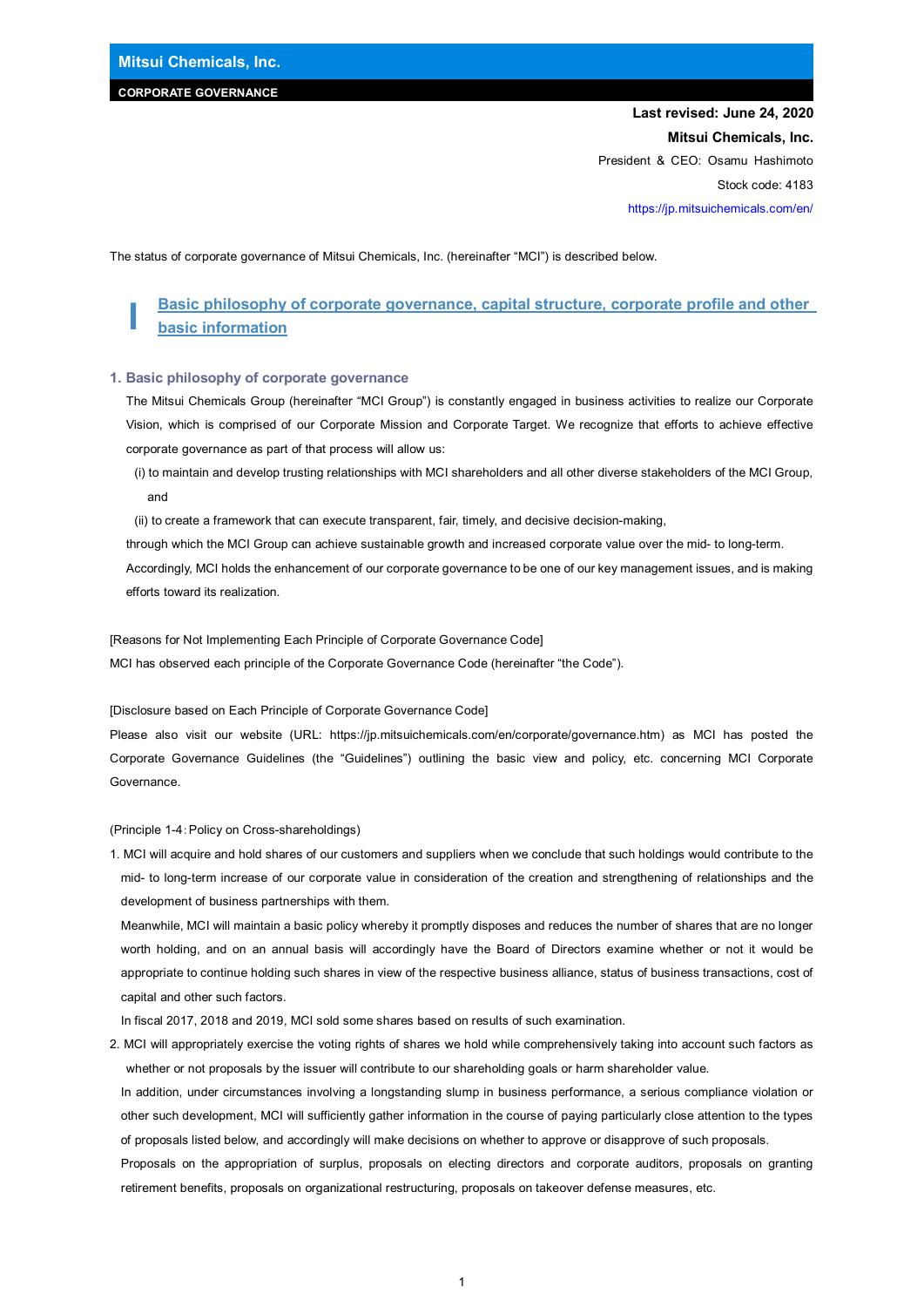#### (Principle 1-7:Transactions with Related Parties)

Transactions between MCI and our directors or transactions involving a conflict of interest will be deliberated and subject to the approval in advance by the Board of Directors before being carried out, and after the transaction has been completed, the result will be reported to the Board. Transactions with related parties such as major shareholders, subsidiaries, and affiliates will be handled in the same way as transactions with third parties: after examining whether the transaction price and other conditions are reasonable, MCI will follow the necessary approval procedures based on our internal regulations, and the Internal Control Division will regularly audit the transactions.

#### (Principle 2-6:Roles of Corporate Pension Funds as Asset Owners)

- (1) MCI has adopted a contract-type defined benefit corporate pension plan and a defined contribution corporate pension plan. With respect to the contract-type defined benefit corporate pension plan, MCI will establish the Pension Fund Committee whose membership consists of parties who are familiar with personnel affairs, finance and other such operations. The committee's functions will involve regularly engaging in deliberations, making decisions on key matters, and affirming soundness of fund management overall.
- (2) MCI entrusts multiple investment management institutions located both in Japan and abroad with the task of managing pension reserves, upon having appropriately evaluated their expertise in that regard. Moreover, MCI also draws on the opinions of external experts in order to ensure a high level of expertise and objectivity with respect to managing its pension funds.
- (3) MCI will regularly monitor stewardship activities of the investment management institutions and otherwise provide support from an asset owner's perspective.
- (4) MCI will ensure that conflict of interest does not arise between beneficiaries of the corporate pension fund and MCI by entrusting to the investment management institutions matters involving selecting individual investments and exercising voting rights of investment shares.

### (Principle 3-1:Enhancement of Information Disclosure)

1. What MCI Strives For (e.g. management philosophy), Business Strategies and Business Plans

MCI's corporate vision is as follows:

[Corporate Mission]

Contribute broadly to society by providing high-quality products and services to customers through innovations and the creation of materials and products while keeping in harmony with the global environment

*Contributing to Society* 

- Promoting human well-being
- Contributing to the value of shareholders' investments
- Increasing customer satisfaction
- Contributing to local communities
- Promoting the happiness and fulfillment of employees

[Corporate Target]

Constantly pursuing innovation and growth to become a chemical group with an undisputed global presence MCI established a long-term business plan in fiscal 2016 with an eye to fiscal 2025. Its details are available on MCI website. (URL: https://jp.mitsuichemicals.com/en/corporate/vision/)

2. Basic View and Basic Policy on Corporate Governance in view of Each Principle in the Code

The basic view and policy on MCI Corporate Governance are as described in the Guidelines.

- 3. Principles and Procedures for the Board of Directors to Determine Compensation for Senior Management and Directors
- (1) MCI's basic policies regarding the determination of compensation for directors (excluding outside directors) are as follows.
	- (i) Compensation will be commensurate with the entrustment of MCI's management and will be tied to the growth and performance improvement of the MCI Group.
	- (ii) Compensation schemes will be devised to reflect both corporate performance and the performance of the individual director.
	- (iii) Compensation for higher positions will more strongly reflect their contributions to mid- and long-term corporate growth,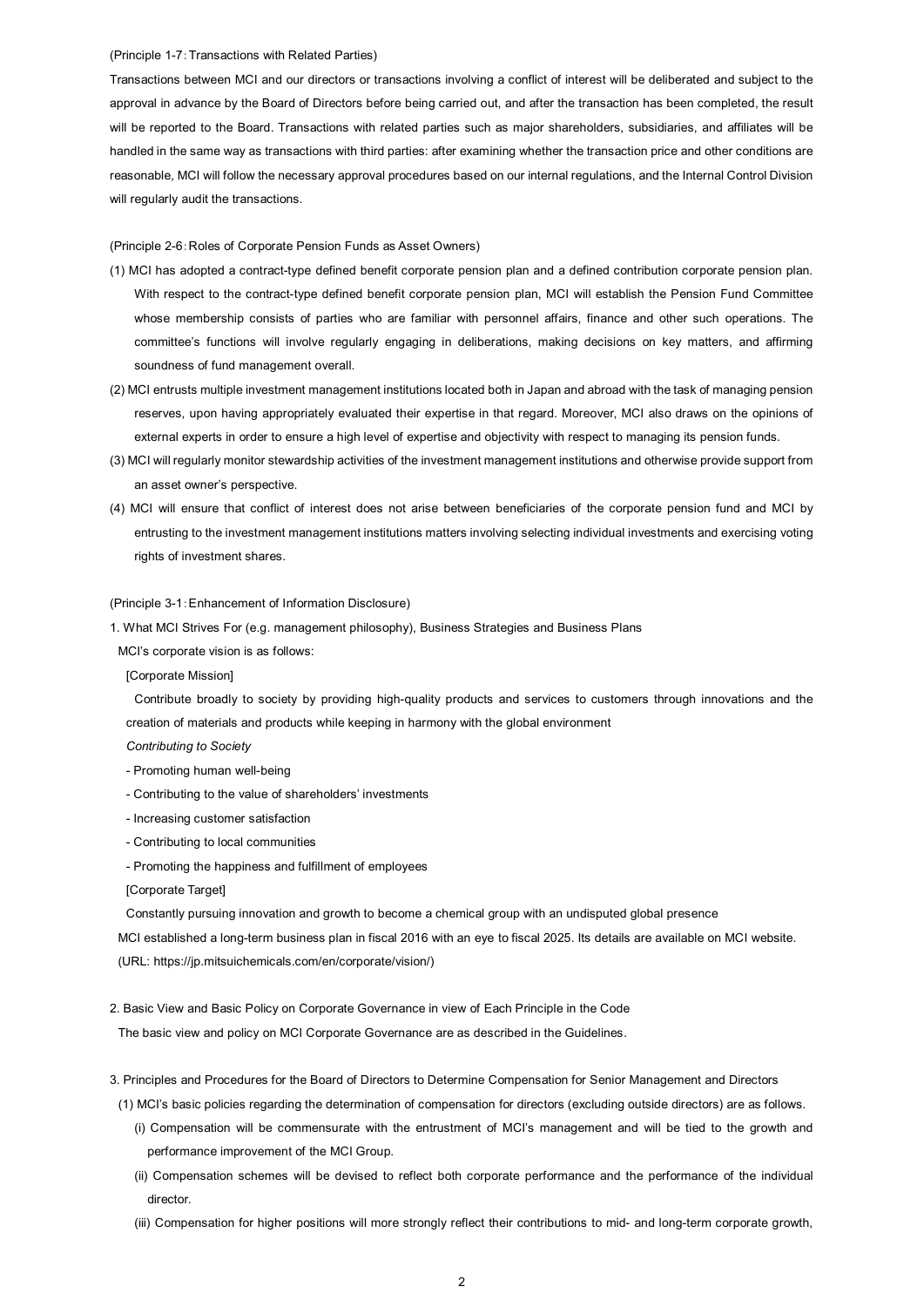and deepen the sharing of values with shareholders.

- (iv) We will ensure transparency and maintain accountability to our shareholders and other related parties regarding the determination of compensation for directors.
- (2) Compensation for directors (excluding outside directors) will be comprised of basic compensation, bonuses and stock compensation. The proportion of compensation comprised of bonuses and restricted stock compensation will be appropriately set to function that aims to provide them with incentives to help bring about sustainable improvement in the MCI's corporate value, while also further promoting the notion of their shared values with the MCI's shareholders.

< Structure of compensation for directors and corporate auditors>

The compensation for directors and corporate auditors is structured as follows. In addition, MCI increases the proportion of bonuses and stock compensation in accordance with improvement in business performance.

Average compensation of directors (excluding outside directors) in fiscal 2019

Basic compensation: 67%

Bonus: 15%

Stock compensation: 18%

<Basic compensation>

Basic compensation is a monthly fixed amount of compensation and determined in accordance with the director's title, with consideration given to compensation levels of other companies (particularly manufacturers of similar type and size) as stated by one or more surveys conducted by specialized outside institutions.

#### <Bonuses>

Bonuses are set from the perspective of corporate performance, with consideration given to compensation levels of other companies (particularly manufacturers of similar type and size). MCI links its bonus to business performance with the aim of providing greater incentive to achieve earnings targets across the entire Group. The base bonus amount is calculated using a formula where operating income acts as a benchmark of such business performance. In addition, when determining the bonus amount for each individual, the Group takes into account how the individual's performance evaluation corresponds with the level of achievement of the initially set earnings targets across the entire Group.

a) Formula for base bonus amount

Operating income × Coefficient × Director-title-specific index

b) Determining bonus amount for each individual

The amount of bonus depends on the extent to which earnings targets across the entire Group have been achieved. It is calculated based on the formula.

<Stock compensation>

Stock compensation provides medium- to long-term incentive to work toward sustainable improvement of MCI's corporate value, and also promotes the concept of achieving shared value with MCI's shareholders. The stock compensation is in the form of specified restricted stock with a three to five year transfer restriction period. MCI's total levels of compensation also encompassing basic compensation and bonuses are set at levels equivalent to those of other companies (particularly manufacturers of similar type and size).

Stock compensation will be reduced or otherwise unpaid in the event of a serious compliance violation, major accident or other such incident that would adversely affect MCI and its operations.

- (3) Compensation for outside directors and corporate auditors will be comprised solely of basic compensation (a monthly fixed amount), the level of which will be established referring to third-party surveys regarding compensation for corporate managers in Japan and other information.
- (4) MCI has established the Executive Compensation Advisory Committee as a consultative body to the Board of Directors in order to ensure the suitability of director compensation levels and the transparency of performance evaluations. The chairman will serve as the chair of the Executive Compensation Advisory Committee, which will be comprised of the president, representative director (currently 1 representative director excluding chairman and president) and outside experts (3 outside directors and 3 outside corporate auditors, all of whom meet MCI's independence standards).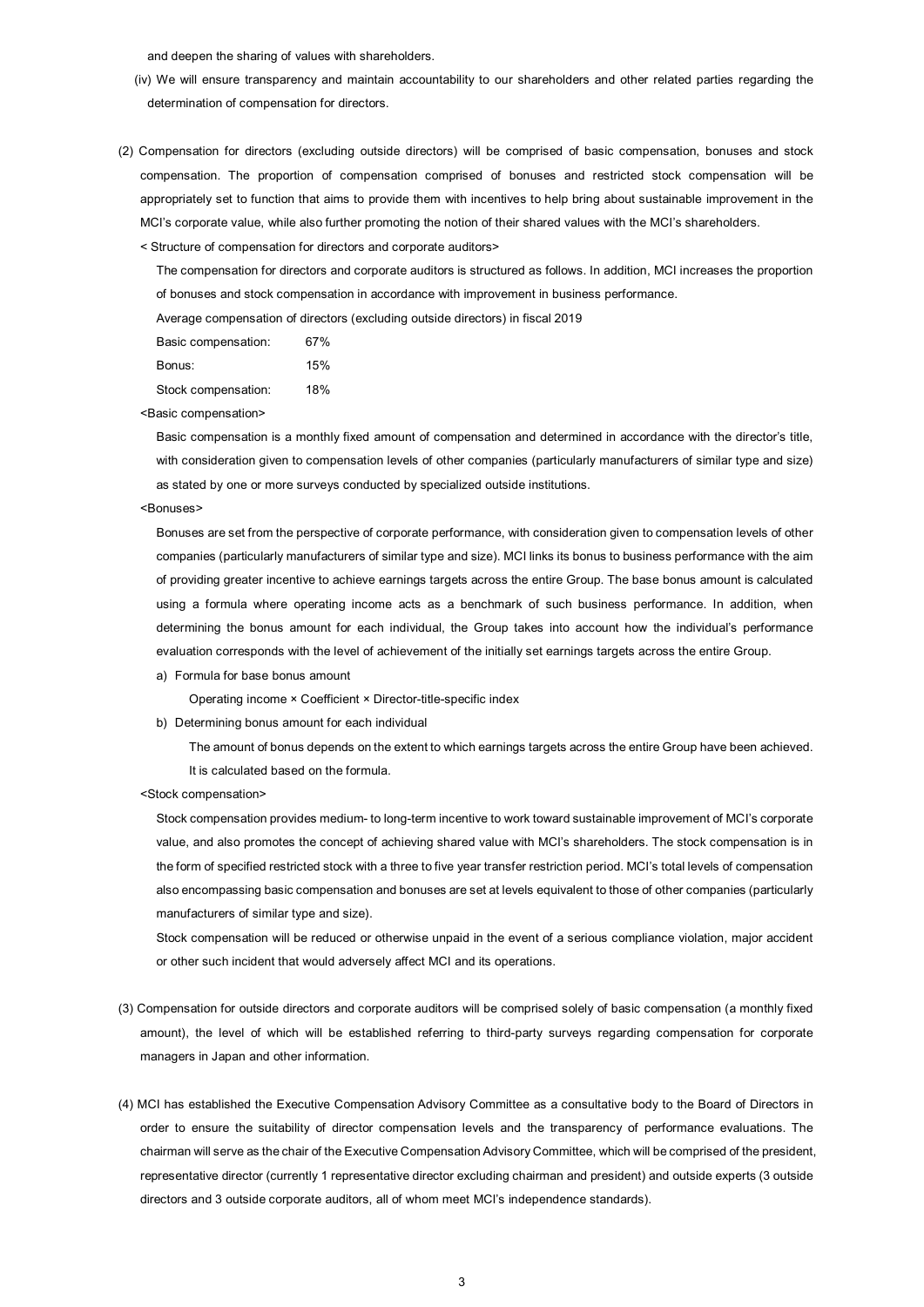- (5) The Board of Directors will determine the compensation for MCI's directors after consulting with the Executive Compensation Advisory Committee.
- 4. Principles and Procedures for the Board of Directors to Elect and dismiss Senior Management and Nominate Candidates for Directors and Corporate Auditors
- (1) MCI has established the Human Resource Advisory Committee as a consultative body to the Board of Directors in order to ensure the suitability and transparency of procedures for electing directors and corporate auditors. The Human Resource Advisory Committee deliberates the proposed list of candidates for directors and corporate auditors based on the standards for election of directors and corporate auditors, and reports the results of the deliberation to the Board of Directors. The Board of Directors decide upon the final list of the candidates for directors and corporate auditors with maximum respect given to the results report of the Human Resource Advisory Committee. The president will formulate the proposal on candidates for corporate auditors in consultation with the full-time corporate auditors in advance, and following the above deliberations, the Board of Directors resolves the proposal with the consent of the Board of Corporate Auditors. The Chairperson of the Committee is MCI's president. And it is composed of MCI's chairman and 3 outside directors, all of whom meet MCI's independence standards. (See the Guidelines for details of the standards for election of directors and corporate auditors).
- (2) MCI's procedures for dismissal of the CEO and those in other key positions are as follows.
	- (i) The Human Resource Advisory Committee will deliberate on dismissal of the CEO and others in key positions in cases, for instance, where it is deemed that the individual has not adequately carried out his or her role in light of business performance or other such results, or where there has been a serious compliance violation.
	- (ii) If the Board of Directors receives findings from the Human Resource Advisory Committee constituting grounds for dismissal of a representative director, CEO or those in other key positions, then the Board of Directors will make a decision regarding such dismissal upon having examined the results report.5. Explanation to Be Given on Each Individual Election and Nomination When the Board of Directors Elects Senior Management and Nominates Candidates for Directors and Corporate Auditors based on 4. Above
- 5. The standards of election of MCI directors and corporate auditors are as described in the Guidelines. Career summary and reasons for nomination of each candidate for director and corporate auditor are described on the convocation notice for the general meeting of shareholders. In addition, reasons for nomination of outside directors and outside corporate auditors (including reasons for nomination of independent director and corporate auditor) are as respectively described in "The status of management decisions, business management organization related to administration and oversight, and other corporate governance systems" herein.

#### (Supplementary Principle 4-1(1): Scope of Delegation to the Management)

MCI has endeavored to increase the speed of our decision-making process by delegating approval authority for important matters concerning business management excluding those requiring resolution by the Board of Directors in accordance with provisions of the Companies Act or the Articles of Incorporation, with the amounts and other concrete criteria defined by the Rules For Meetings of the Board of Directors, Authorization Rules, etc.

## (Supplementary Principle 4-1(1): Succession Planning of the CEO and those in other key positions)

The Board of Directors will continually and systematically oversee matters regarding succession planning for the CEO and those in other key positions, in consideration of the Corporate Vision and the long-term business plan and in consultation with the Human Resource Advisory Committee.

In addition, the Key Talent Management system is positioned as a framework for succession planning encompassing the senior management ranks. It entails clearly specifying attributes required of managers, fast tracking candidates to fill future senior management ranks, and strategically training such candidates. Every year specific divisions and company-wide committees will select candidates and help them develop by establishing training plans for each candidate, performing assessments, and carrying out training. In addition, every year the Board of Directors will receive reports on the status of such initiatives and will appropriately provide oversight.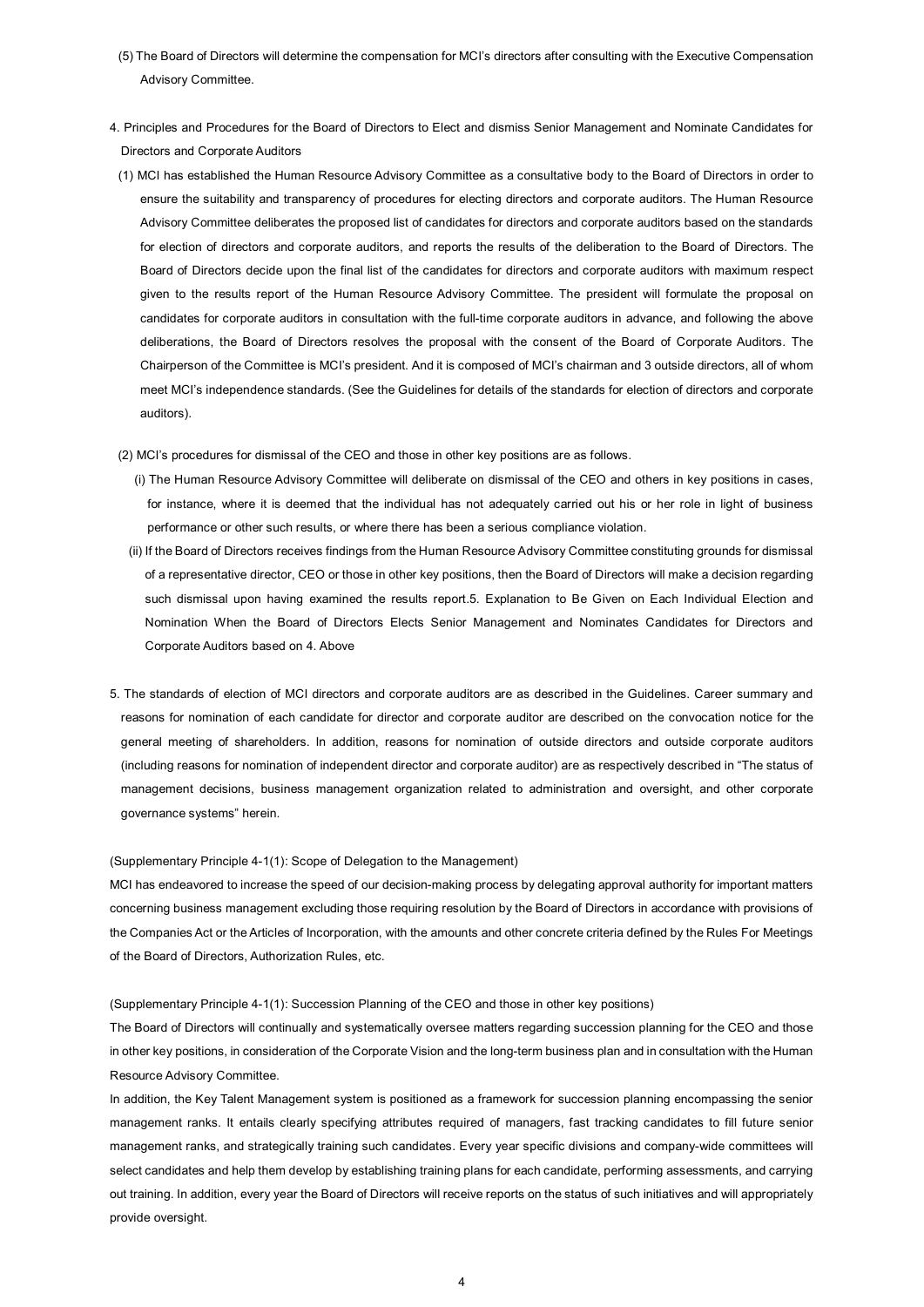(Principle 4-9: Independence Standards for Independent Outside Directors and Their Quality) Independence Standards for Independent Outside Directors are described in the Guidelines.

(Supplementary Principle 4-11(1): Capability of the Board of Directors as a Whole and Views on Diversity)

- 1. The number of directors of MCI will be 12 or less, as stipulated in the Articles of Incorporation, and the appropriate number within that range will be decided at each opportunity in consideration of the status of authorities delegated to executive officers and the need to streamline decision making in response to business expansion. MCI will select in principle multiple independent outside directors in order to reflect the opinions of individuals from outside MCI with rich experience and insight, such as corporate managers, academics, and legal professionals, in the management policies of MCI and to increase the effectiveness of the oversight of director operations.
- 2. MCI will select executive directors in consideration of the specific characteristics of our businesses and without regard for gender, race, nationality, or other such factors so that the executive directors as a whole possess balanced business experience in areas including business planning, operations, production and technology, research and development, accounting and finance, and general, personnel, and legal affairs.

(Supplementary Principle 4-11(2): Status of Concurrent Positions Assumed by Directors and Corporate Auditors) The status of MCI directors and corporate auditors concurrently serving as outside director or outside corporate auditor of other listed company has been disclosed on the convocation notice for the general meeting of shareholders. Currently, Director and Senior Managing Executive Officer Shimogori serves as Director and Chairman of ARRK CORPORATION. Currently, Full-time Corporate Auditor Isayama serves as Outside Director of Fukuvi Chemical Industry Co., Ltd. Currently, Director Kuroda, Director Bada, Director Yoshimaru, Corporate Auditor Shinbo, Corporate Auditor Tokuda, and Corporate Auditor Fujitsuka serve as outside director or outside corporate auditor of other listed companies, but all of them are not more than four companies including MCI. We view their services do not have an implication to the extent that they are not capable of appropriately fulfilling their roles and duties as MCI directors and corporate auditors.

(Supplementary Principle 4-11(3): Analysis and Self-Evaluation over Effectiveness of the Board of Directors as a Whole) The MCI's Board of Directors strives toward constant self-improvement by analyzing and evaluating the effectiveness of the Board of Directors every year using such methods as self-evaluations performed by directors and corporate auditors, and discussions by only outside directors and outside corporate auditors in accordance with (4) in "3. Structure and Operation of the Board of Directors", Section 1, Chapter 4 of the Guidelines.

## <Measures taken in fiscal 2019>

MCI took the following measures in fiscal 2019 to address issues based on the evaluation results for fiscal 2018.

- (i) Discussions held at the Board of Directors: With an increased number of meetings of the Board of Directors held in order to have broader discussions on mid- to long-term business strategies, MCI determined to hold discussions on the mid- to longterm goals and strategies and capital costs on a regular basis.
- (ii) Operation of the Board of Directors: MCI amended the Rules For Meetings of the Board of Directors and reviewed the standards to focus on more important matters.
- (iii) Improvement on the provision of preliminary explanations: MCI made reassessments such as on the provisions of broader preparatory document materials and preliminary explanation on the significant matters to outside directors and outside corporate auditors in advance.

<Method for evaluating the effectiveness of the Board of Directors in fiscal 2019>

In consideration of these measures, MCI conducted a survey of all directors and corporate auditors in early February 2020. For the survey, MCI appointed a third party to undertake tasks including consideration and compilation of survey items. At the end of March, MCI held discussions regarding future challenges and measures upon having reported to the Board of Directors the survey results.

<Evaluation results>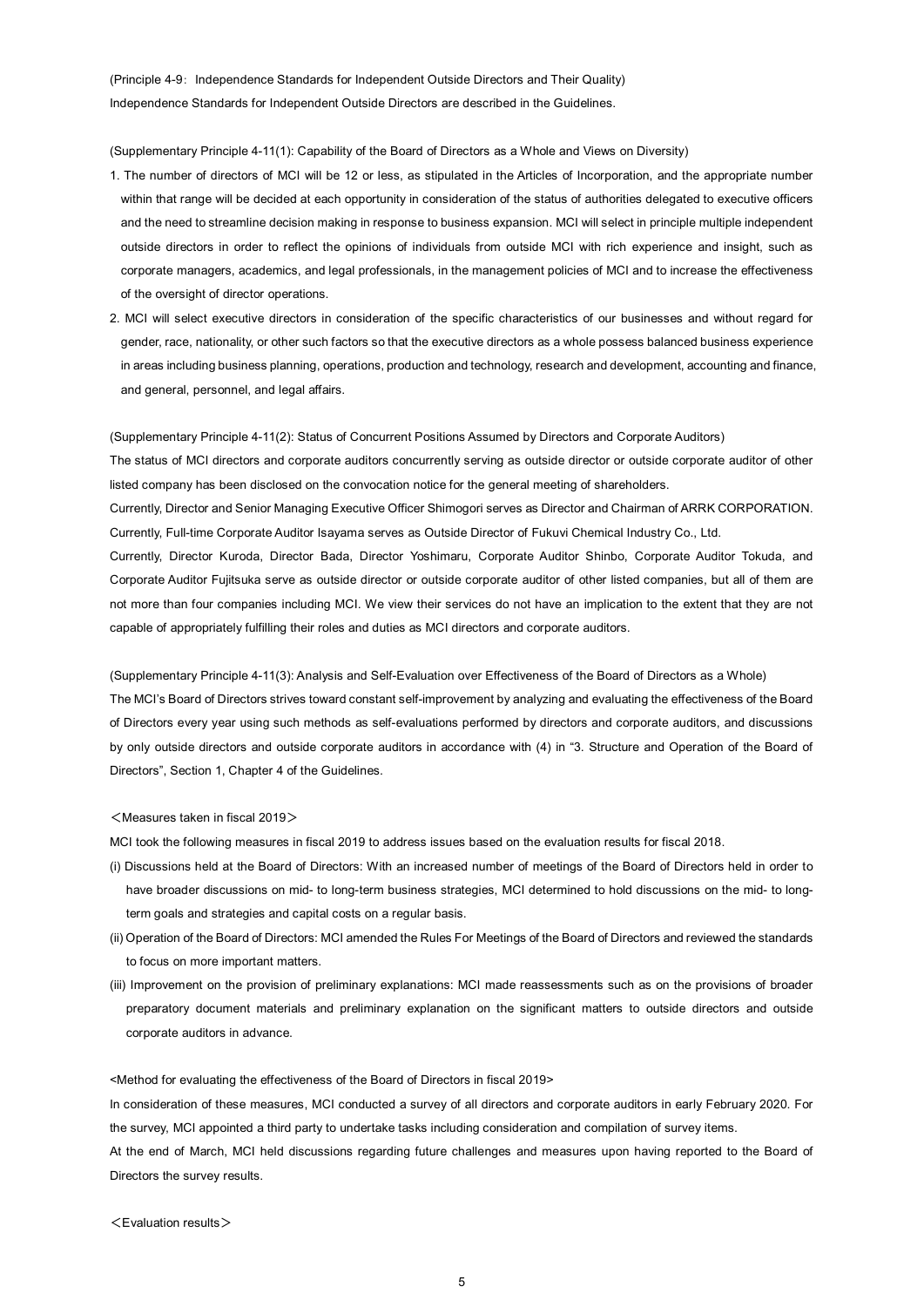The directors' and corporate auditors' self-evaluation scores of fiscal 2019 were on a par with those of the previous fiscal year on the whole. MCI has also confirmed that progress for the improvement has been accelerated by having taken measures aligned with the objective of reinforcing the supervisory functions of the Board of Directors, and accordingly finds that the effectiveness of the Board of Directors is sufficiently ensured, as being carried on from the previous fiscal year.  $<$ Future challenges $>$ 

- (i) Further broaden discussions on mid- to long-term business strategies
- (ii) Further enhance the provision of preliminary explanations and achieve the thorough distribution of the preparatory document materials to outside directors and outside corporate auditors
- (iii) Review on the operational procedures for reporting on the status of execution of duties

MCI will strive to review and implement necessary measures as appropriate to reinforce supervisory functions of MCI's Board of Directors based on the result of the annual effectiveness evaluations.

(Supplementary Principle 4-14(2): Training Policy for Director and Corporate Auditor)

- 1. MCI will provide newly elected outside directors and outside corporate auditors with opportunities to deepen their understanding of MCI's businesses through explanations on those businesses before assuming office, tours of MCI business locations, and other such methods and will continue providing similar training opportunities as necessary during their terms of office.
- 2. MCI will provide newly elected internal directors and corporate auditors with opportunities to sufficiently understand the roles and duties expected of directors and corporate auditors and will provide, introduce, and offer aid for expenses for training opportunities to suit each individual director or corporate auditor during their term of office with the goal of continually updating the initial training.

(Principle 5-1:Policy on Constructive Dialogue with Shareholders)

- 1. The MCI Group values constructive dialogue with our shareholders and other related parties, and will strive to facilitate such dialogue through various opportunities focused around senior and top management. Through this dialogue, we will endeavor to foster greater understanding of the MCI Group's business strategies and business plans, and we will listen sincerely to the voices of our shareholders and other related parties, absorbing and reflecting management analysis and opinions from the point of view of our capital contributors, thereby leading to the sustainable growth and mid- to long-term increase of corporate value for the MCI Group.
- 2. If shareholders or other related parties request meetings for the purpose of engaging in constructive dialogue that contributes to our sustainable growth and increased corporate value over the mid- to long-term, the suitable person among the senior management and officers of the MCI Group will, in consideration of the purpose of the meeting, respond to such requests and meet with those shareholders or other related parties.
- 3. The MCI Group officers in charge of IR, the Corporate Administration & Legal Division, and the Finance & Accounting Division will handle the overall coordination of dialogue with shareholders and other related parties. Related departments such as IR, the Corporate Planning Division, the Corporate Administration & Legal Division, and the Finance & Accounting Division will work to achieve organic cooperation through such means as having certain staff members serve in multiple departments and regularly sharing information.
- 4. The MCI Group will proactively work to provide opportunities such as explanatory meetings for analysts and institutional investors, explanatory meetings for individual investors, explanatory meetings on our businesses, facility tours, and overseas IR, and we will promptly provide feedback to top management and other relevant departments regarding the opinions and concerns learned through dialogue with shareholders and other related parties at such events.
- 5. The MCI Group is striving to prevent insider information from being leaked during dialogue with shareholders and other related parties through our Rules for administration of insider trading and rules for administration of company information.

#### **2. Capital structure**

Percentage of foreign shareholders: From 20% to less than 30%

#### **[Status of major shareholders]**

|  | Name/Company name | Number of shares   Percentage of |  |
|--|-------------------|----------------------------------|--|
|--|-------------------|----------------------------------|--|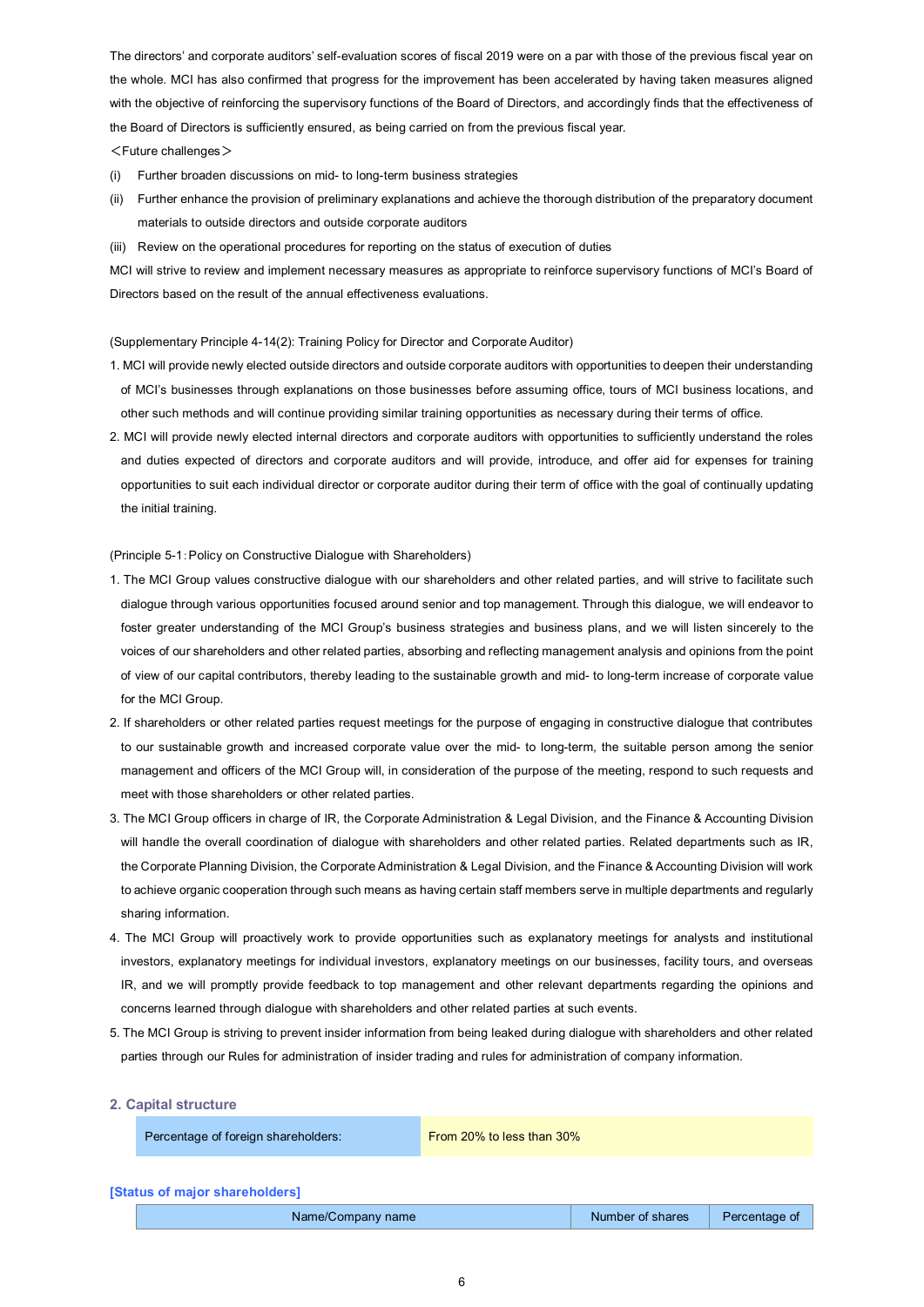|                                                                      | held       | shares held |
|----------------------------------------------------------------------|------------|-------------|
|                                                                      |            | (% )        |
| Japan Trustee Services Bank, Ltd. (Trust account)                    | 17,917,100 | 9.37        |
| The Master Trust Bank of Japan, Ltd. (Trust account)                 | 17,331,200 | 9.07        |
| Japan Trustee Services Bank, Ltd. (Trust account 4)                  | 5,097,800  | 2.66        |
| Japan Trustee Services Bank, Ltd. (Trust account 7)                  | 4,392,100  | 2.29        |
| Japan Trustee Services Bank, Ltd. (Trust account 5)                  | 3,617,600  | 1.89        |
| Mitsui & Co., Ltd.                                                   | 3,474,100  | 1.81        |
| Japan Trustee Services Bank, Ltd.                                    | 3,474,000  | 1.81        |
| (Mitsui & Co., Ltd. Retirement Benefit Trust Account re-entrusted by |            |             |
| Sumitomo Mitsui Trust Bank, Limited.)                                |            |             |
| Japan Trustee Services Bank, Ltd. (Trust account 9)                  | 3,318,700  | 1.73        |
| JP MORGAN CHASE BANK 385151                                          | 3,067,685  | 1.60        |
| Toray Industries Inc.                                                | 2,847,300  | 1.49        |

| Majority shareholder (excluding parent<br>company) |      |
|----------------------------------------------------|------|
| Parent company                                     | None |
| Supplementary explanation                          |      |

# **3. Company profile**

―――

| Listed stock market and market section                         | <b>Tokyo, Section 1</b>      |
|----------------------------------------------------------------|------------------------------|
| Accounting period                                              | <b>March</b>                 |
| Type of business                                               | <b>Chemicals</b>             |
| Employees (consolidated)<br>as of end of previous fiscal year  | <b>Over 1000</b>             |
| Sales (consolidated)<br>as of end of previous fiscal year      | Over 1 trillion yen          |
| Consolidated subsidiaries<br>as of end of previous fiscal year | More than 100, less than 300 |

# **4. Policy guidelines for the protection of minority shareholders when engaging in transactions with a majority shareholder**

―――

# **5. Other circumstances that may significantly affect corporate governance**

# (1) Philosophy and policies on group management

The MCI Group shares the Corporate Vision which is comprised of our Corporate Mission and Corporate Target and recognizes a future society to aspire toward in terms of a harmonious coexistence between society and environment, good health and a longlived society that offers peace of mind and industrial platform that is in harmony with local community. Accordingly, assuring business portfolio management to press ahead with business strategies and boost profitability, business support to optimize the business opportunities, and risk management to minimize risks at the group and global levels is vital to contribute to the actualization of the Corporate Vision and the future society we aspire to realize. To obtain such assurance, MCI has put in place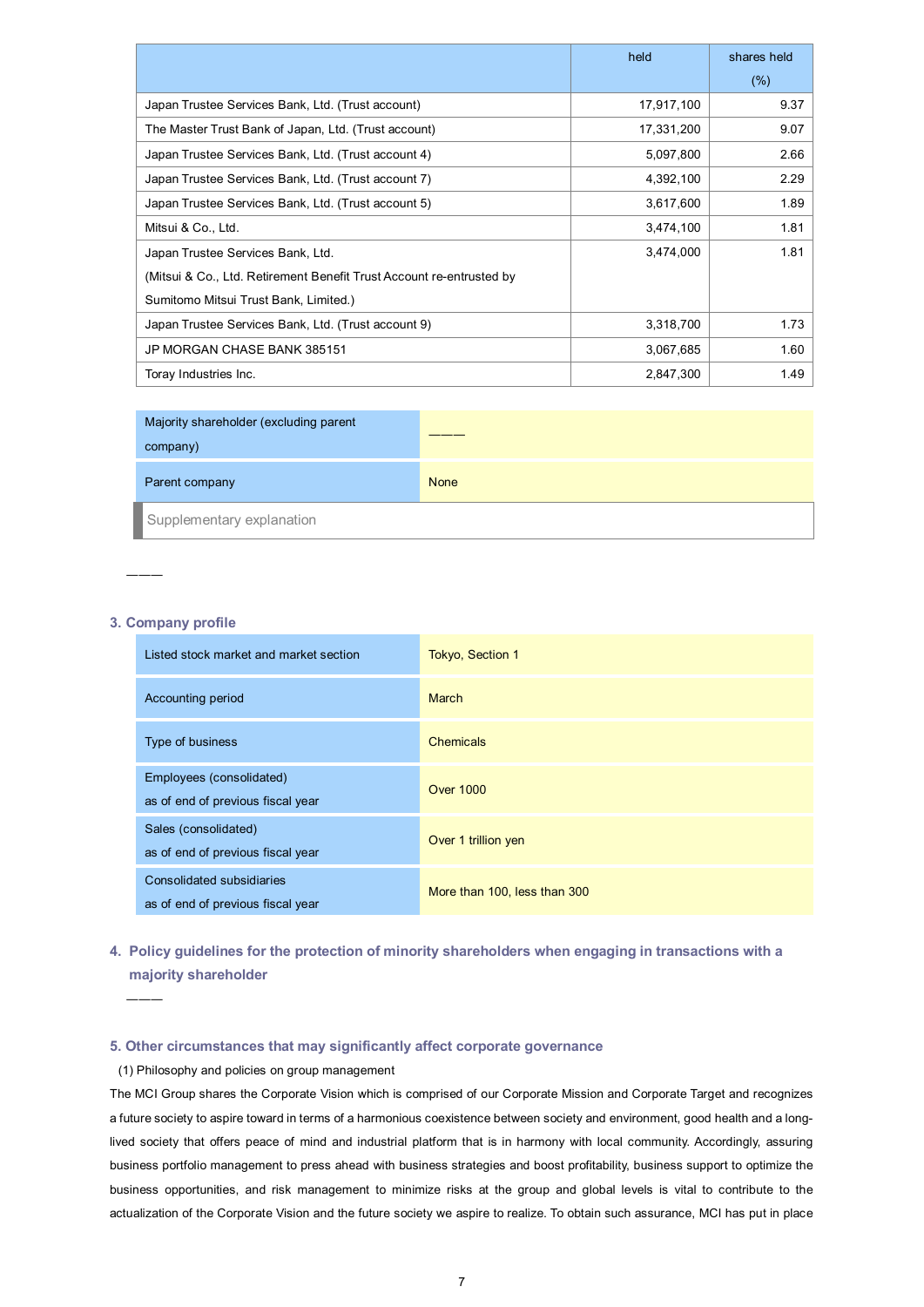a system to manage group companies by establishing the divisional jurisdiction delegated to each group company, the "Group Risk Management System" aimed at early detecting risks and preventing such risks from occurring, and the internal control system prescribing the audit, etc. conducted by the Internal Control Division and corporate auditors. In addition to such systems, MCI commenced applying the "Mitsui Chemicals Group Global Policy Platform" (M-GRIP) from January 2020.

M-GRIP is the global foundation designed to provide adequate supports which the MCI headquarters' functional departments offer to the MCI Group companies. The functional departments of MCI establish global policies and support their deployment to the group companies, and the group companies accept these global policies and carry out duties under their observance.

Further, MCI individually sets the scope of application of global policies for listed subsidiaries from the perspective of respecting the independence and autonomy of listed subsidiaries.

(2) The objective of holding listed subsidiaries, and policies on assurance about the effectiveness of the governance system of the listed subsidiaries

Of MCI's consolidated subsidiaries, ARRK CORPORATION is listed on the Tokyo Stock Exchange.

In January 2018, MCI made ARRK CORPORATION a consolidated subsidiary to respond to the sophistication and diversification of needs in the mobility market and strengthen MCI's ability to provide solutions. The objective of the consolidation of ARRK CORPORATION as the subsidiary was not to delist ARRK CORPORATION but to acquire the shares held by the principal shareholders of ARRK CORPORATION.

Following the consolidation, the two companies have steadily proceeded with coordination on information sharing within the group companies, collaboration on customer visits and projects, and consideration of the use of respective bases, among others. In terms of governance, MCI respects ARRK CORPORATION's unique corporate culture and management autonomy while being informed of its significant management matters.

MCI has decided to make ARRK CORPORATION a wholly-owned subsidiary in August 2020, through a simplified share exchange to enable MCI to execute flexible decision-making that is uniform across the MCI Group, allocate management resources efficiently, and promote collaboration through close communication between the two companies, and to eliminate potential conflicts of interest between the two companies.

As such, MCI is now assured of maximizing synergies between the two companies, strengthening the ability to provide solutions, ensure the effectiveness of the governance system, and further enhance the MCI Group's corporate value.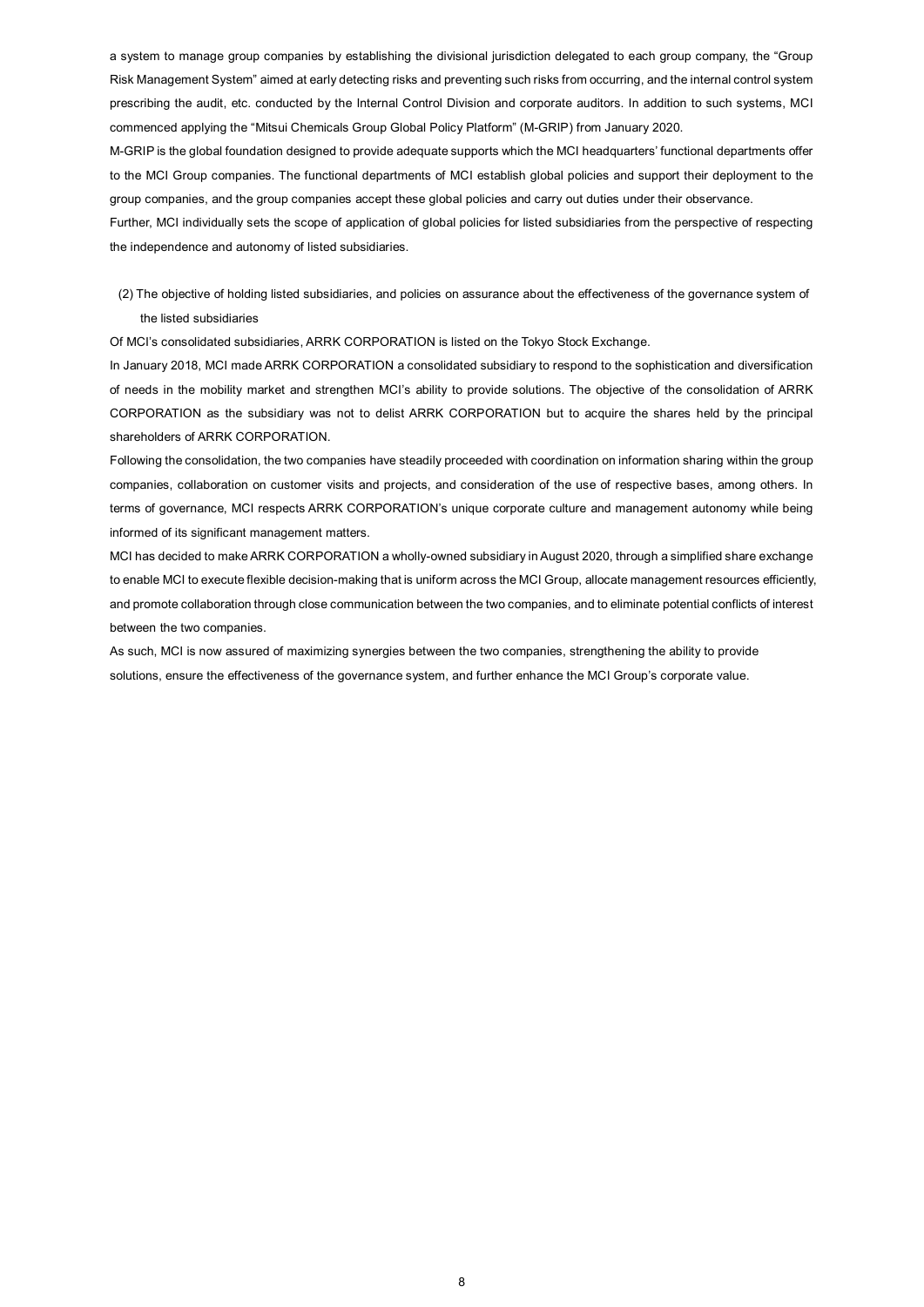# **II** The status of management decisions, business management organization related to administration and oversight, and other corporate governance systems

# **1. Organizational composition and operation**

| Organization type | Company with a corporate auditors system |
|-------------------|------------------------------------------|
|                   |                                          |

# **[Directors]**

| Number of directors specified<br>in articles of incorporation    | 12                                                                                 |
|------------------------------------------------------------------|------------------------------------------------------------------------------------|
| Term in office specified<br>in articles of incorporation         | 1 year                                                                             |
| Chair of Board of Directors                                      | Chairman (excluding the case where the person concurrently serves as<br>president) |
| Number of directors                                              | 8                                                                                  |
| Have outside directors been appointed                            | <b>Yes</b>                                                                         |
| Number of outside directors                                      | 3                                                                                  |
| Number of outside directors selected<br>as independent directors | 3                                                                                  |

# Relationship to the company (1)

| Name             | Characteristics    |   | Relationship to the Company (*1) |   |   |   |   |   |  |  |
|------------------|--------------------|---|----------------------------------|---|---|---|---|---|--|--|
|                  |                    | a |                                  | с | d | e | g | h |  |  |
| Yukiko Kuroda    | From other company |   |                                  |   |   |   |   | О |  |  |
| Hajime Bada      | From other company |   |                                  |   |   |   |   |   |  |  |
| Yukiko Yoshimaru | From other company |   |                                  |   |   |   |   |   |  |  |

\* Types of relationship to the company

- \*  $\circ$ : Outside director herself/himself is currently applicable or was applicable until recently
	- $\triangle$ : Outside director herself/himself was applicable in the past
	- ●: Close relative of the outside director is currently applicable or was applicable until recently
	- ▲: Close relative of the outside director was applicable in the past
		- a. A person performing an executive role at MCI or its subsidiary
		- b. A person performing an executive role or non-executive director at MCI's parent company
		- c. A person performing an executive role at MCI's affiliates
		- d. A person who has MCI as a major customer or a person performing an executive role at a company which has MCI as a major customer
		- e. One of MCI's major customers or a person performing an executive role at one of MCI's major customers
		- f. A consultant, accountant or lawyer who receives from MCI a large amount of money or other property benefits other than the executive compensation
		- g. A major shareholder of MCI (if the shareholder is an entity, then a person performing an executive role at the entity)
		- h. A person performing an executive role (herself/himself) of one of MCI's customers (other than d, e and f)
		- i. Executive (herself/himself) of a company that has an outside director/corporate auditor from MCI
		- j. A person performing an executive role (herself/himself) of a company to which MCI makes donations
		- k. Others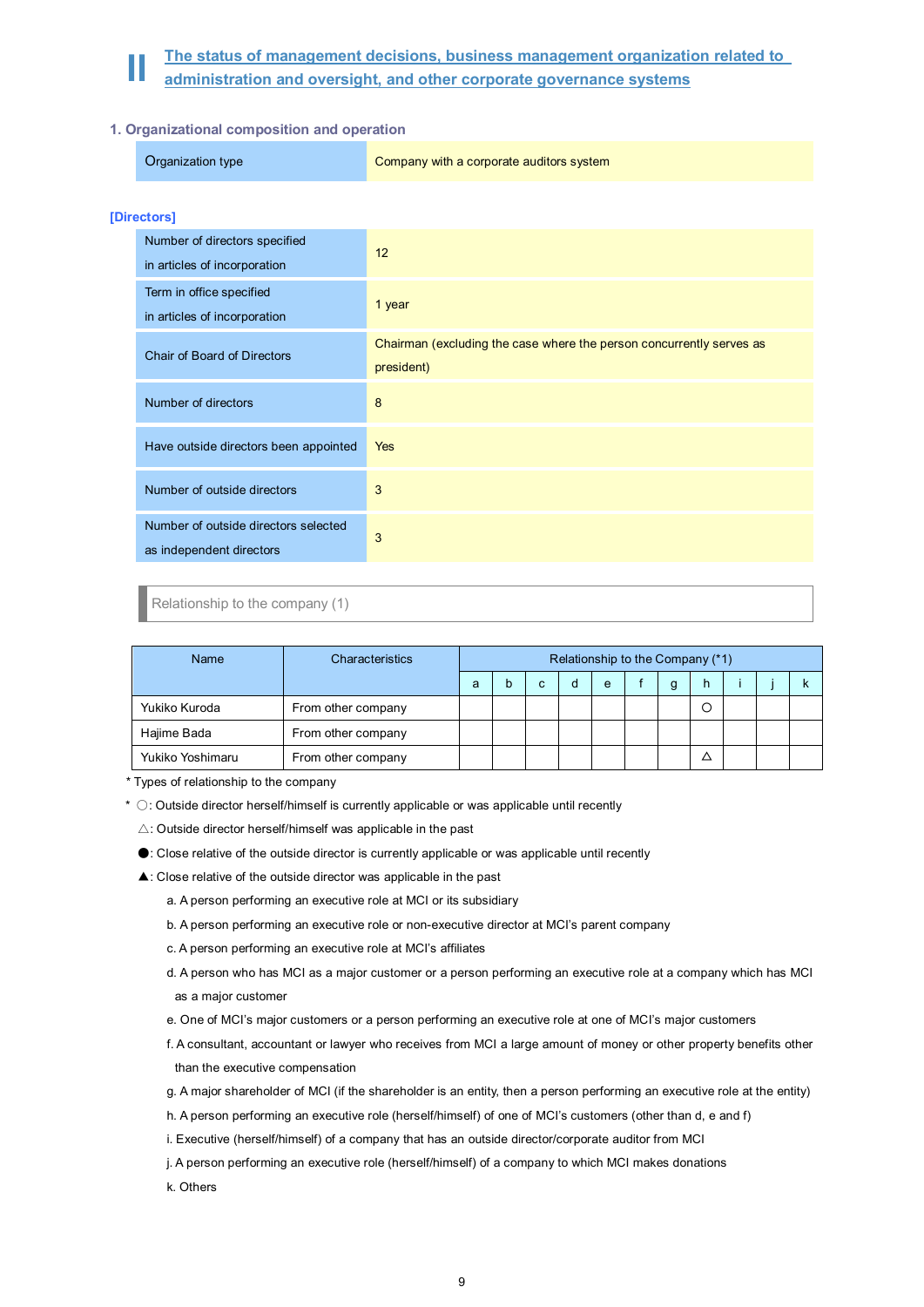Relationship to the company (2)

| Name                | Independent     | Supplementary Explanation of                                                                                                                                                                                                                                                                                                                                                                                                                     | Reason for Selection as Outside Director                                                                                                                                                                                                                                                                                                                                                                                                                                                                                                                                                                                                                                                                                                                      |
|---------------------|-----------------|--------------------------------------------------------------------------------------------------------------------------------------------------------------------------------------------------------------------------------------------------------------------------------------------------------------------------------------------------------------------------------------------------------------------------------------------------|---------------------------------------------------------------------------------------------------------------------------------------------------------------------------------------------------------------------------------------------------------------------------------------------------------------------------------------------------------------------------------------------------------------------------------------------------------------------------------------------------------------------------------------------------------------------------------------------------------------------------------------------------------------------------------------------------------------------------------------------------------------|
|                     | <b>Director</b> | <b>Conforming Items</b>                                                                                                                                                                                                                                                                                                                                                                                                                          | (Reason for Selection as Independent                                                                                                                                                                                                                                                                                                                                                                                                                                                                                                                                                                                                                                                                                                                          |
|                     |                 |                                                                                                                                                                                                                                                                                                                                                                                                                                                  | Director if applicable)                                                                                                                                                                                                                                                                                                                                                                                                                                                                                                                                                                                                                                                                                                                                       |
| Yukiko Kuroda       | O               | Yukiko Kuroda concurrently serves as<br>Managing Director and Founder of<br>People Focus Consulting. In fiscal 2018<br>and 2019, MCI commissioned facilitation<br>training services to People Focus<br>Consulting. However, MCI's payments to<br>the relevant company for the services<br>rendered are deemed insignificant given<br>that the payments amount to less than<br>1% of People Focus Consulting's net<br>sales for said fiscal year. | Yukiko Kuroda has extensive experience as a<br>corporate manager and consultant, and at<br>meetings of MCI's Board of Directors, she has<br>made comments, as needed, to promote<br>sound and efficient corporate management<br>from the perspective of the appropriateness of<br>execution of operations and corporate social<br>responsibility, and thus has contributed to the<br>realization of active discussions. Accordingly,<br>we believe that she is the right person for the<br>post of Outside Director.<br>She satisfies the individual standards under<br>the Independence Standards for Independent<br>Outside Directors and Independent Outside<br>Corporate Auditors provided as an Appendix<br>to the MCI Guidelines. We thereby designated |
| Hajime Bada         | O               | There are no conflicts of interests<br>between the Company and Hajime<br>Bada.                                                                                                                                                                                                                                                                                                                                                                   | her as an independent director.<br>Hajime Bada has extensive experience as a<br>corporate manager and the head of a trade<br>organization, and at meetings of MCI's Board<br>of Directors, he has provided comments, as<br>needed, from a fundamental perspective that<br>overlooks the entire Group, and thus has<br>contributed to the realization of active<br>discussions. Accordingly, we believe that he is<br>the right person for the post of Outside<br>Director.<br>He satisfies the individual standards under the<br>Independence Standards for Independent<br>Outside Directors and Independent Outside<br>Corporate Auditors provided as an Appendix<br>to the MCI Guidelines. We thereby designated<br>him as an independent director.         |
| Yukiko<br>Yoshimaru | O               | Yukiko Yoshimaru served as Executive<br>Officer of Nifco Inc. until June 2018. In<br>fiscal 2017, 2018 and 2019, MCI sold<br>our products to Nifco Inc. However, the<br>MCI's receipts from Nifco Inc. for such<br>sales are deemed insignificant given that<br>the receipts amount to less than 1% of<br>the MCI's net sales for said fiscal years.                                                                                             | Yukiko Yoshimaru has experience as an officer<br>of other companies in areas such as diversity<br>promotion, and in-depth knowledge acquired<br>through her extensive global experience. She<br>also contributes to the realization of active<br>discussions held at the Board of Directors,<br>such as stating her opinions from global<br>perspectives as needed. Accordingly, we<br>believe that she is the right person for the post                                                                                                                                                                                                                                                                                                                      |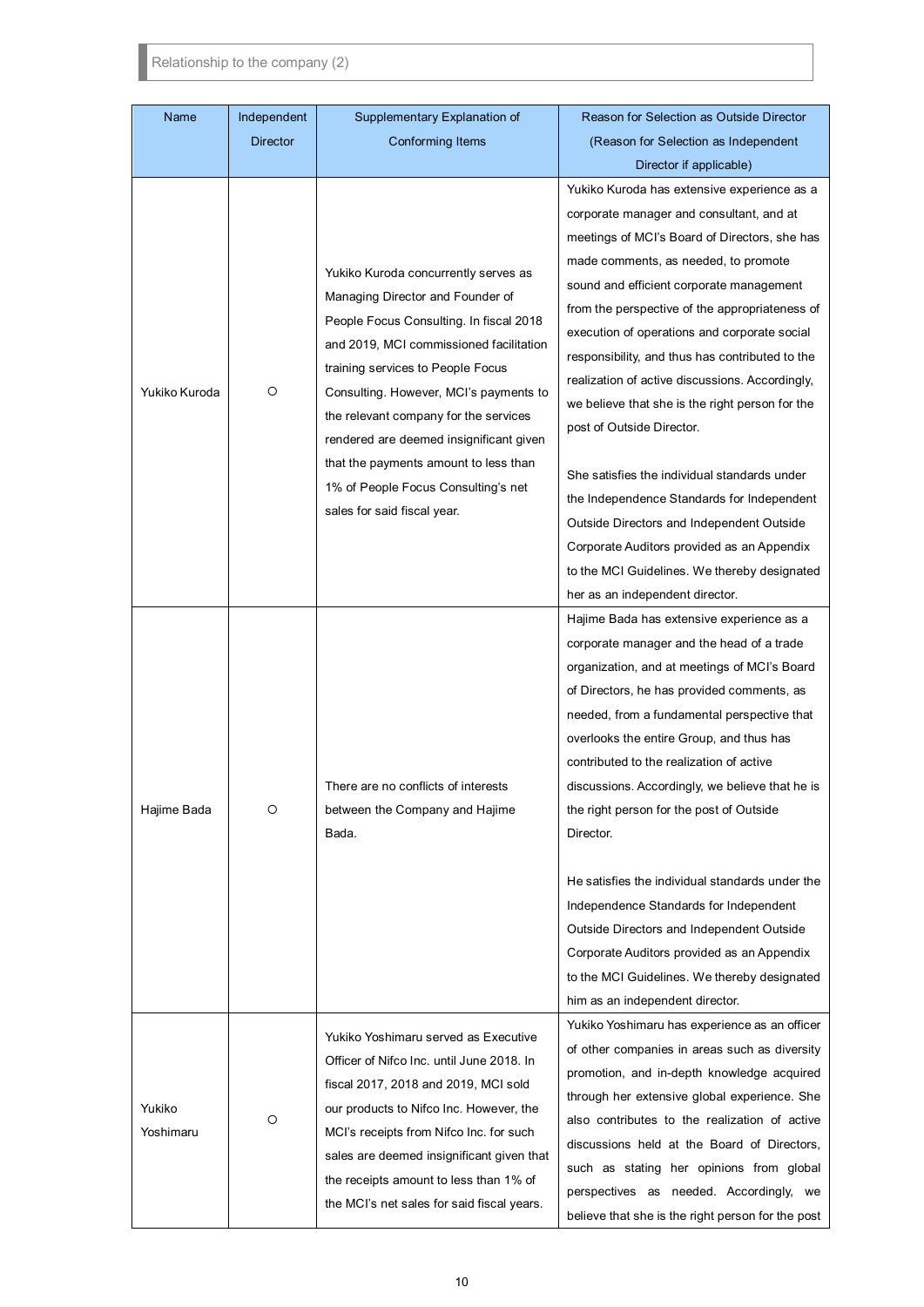|  | of Outside Director.                          |
|--|-----------------------------------------------|
|  | She satisfies the individual standards under  |
|  | the Independence Standards for Independent    |
|  | Outside Directors and Independent Outside     |
|  | Corporate Auditors provided as an Appendix to |
|  | the MCI Guidelines. We thereby designated     |
|  | her as an independent director.               |

The existence of committees that correspond to a nominating committee or a compensation committee Yes

## Voluntary Committee

|                                                                           | Name of<br>committee                                            | Total<br>number of<br>members | Full-time<br>members | Internal<br><b>Directors</b> | Outside<br><b>Directors</b> | Outside<br>experts | <b>Others</b> | Chairperson                 |
|---------------------------------------------------------------------------|-----------------------------------------------------------------|-------------------------------|----------------------|------------------------------|-----------------------------|--------------------|---------------|-----------------------------|
| The committee<br>that<br>corresponds<br>to a<br>nominating<br>committee   | <b>Human</b><br><b>Resource</b><br><b>Advisory</b><br>Committee | 5                             | 2                    | 2                            | 3                           | $\mathbf{0}$       | $\mathbf{0}$  | Internal<br><b>Director</b> |
| The committee<br>that<br>corresponds<br>to a<br>compensation<br>committee | Executive<br>Compensation<br>Advisory<br>Committee              | 9                             | 3                    | $\mathbf{3}$                 | 3                           | 3                  | $\mathbf{0}$  | Internal<br><b>Director</b> |

## Further note

Human Resource Advisory Committee: To ensure the suitability and transparency of procedures for electing directors and corporate auditors, MCI has established the Human Resource Advisory Committee as a consultative body to the Board of Directors, and introduced a mechanism to decide upon the final list of candidates for directors and corporate auditors. The Chairperson of the Committee is MCI's president. And it is composed of MCI's chairman and 3 outside directors, all of whom meet MCI's independence standards.

Executive Compensation Advisory Committee: To ensure the transparency of performance evaluations and the validity of compensation levels, we have established the Executive Compensation Advisory Committee as a consultative body of the Board of Directors, and introduced a mechanism to evaluate the performance of directors and determine its system of executive compensation. The chairman will serve as the chair of the Executive Compensation Advisory Committee, which will be comprised of the president, representative director (currently 1 representative director excluding chairman and president) and outside experts (3 outside directors and 3 outside corporate auditors, all of whom meet MCI's independence standards).

# **[Corporate auditors]**

#### Establishment of a board of auditors Yes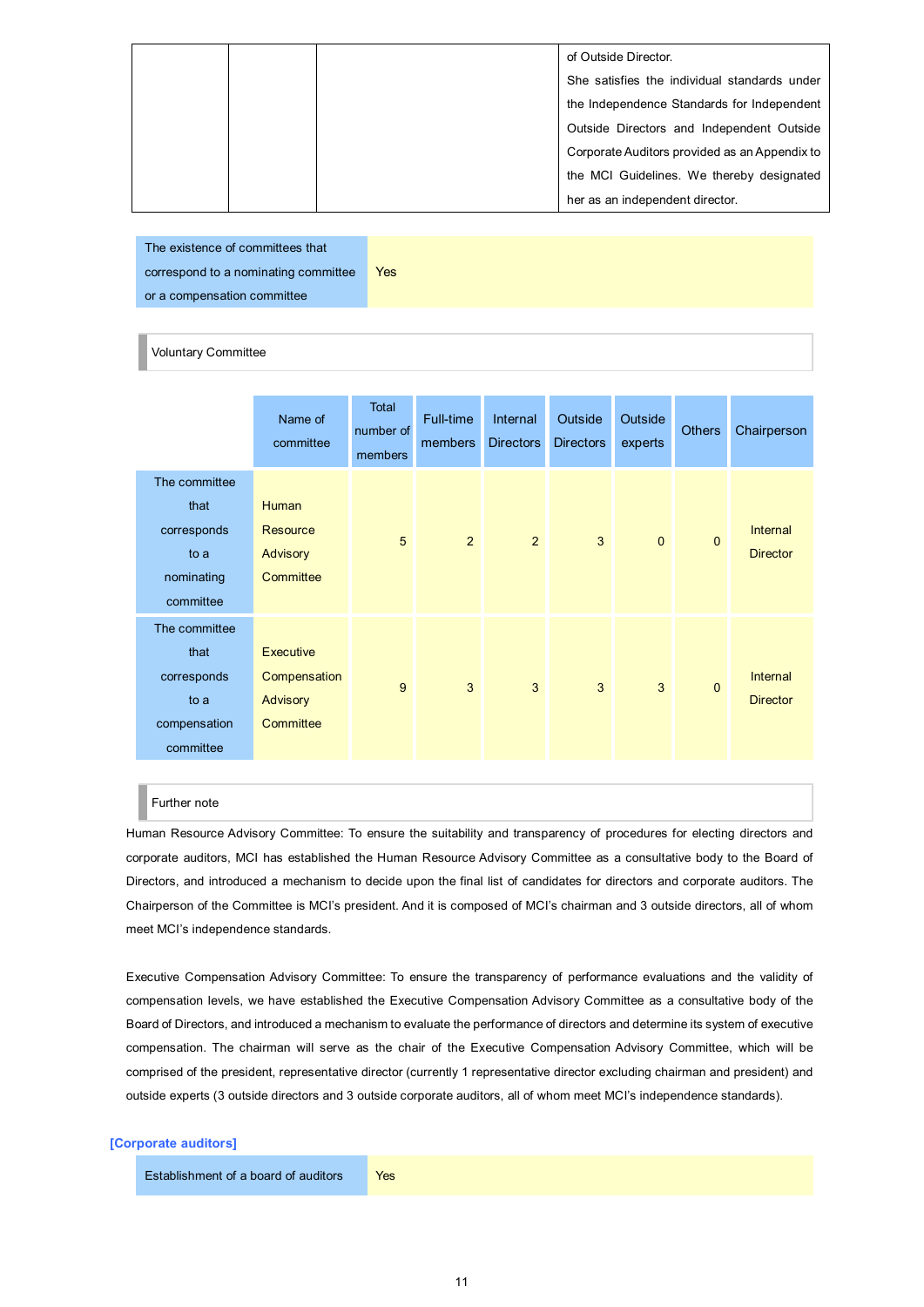| Number of corporate auditors specified<br>in articles of incorporation | 6 |
|------------------------------------------------------------------------|---|
| Number of corporate auditors                                           | 5 |

Coordination between corporate auditors, accounting auditors and the Internal Control Division

Corporate auditors, accounting auditors and the Internal Control Division (MCI's internal audit department) exchange opinions regarding annual audit plans and audit results, and also coordinate with one another on other matters, whilst ensuring that their respective auditing activities remain independent.

| Appointment of outside auditors                                 | Yes |
|-----------------------------------------------------------------|-----|
| Number of outside auditors                                      | 3   |
| Number of outside auditors selected<br>as independent directors | 3   |

Relationship to the company (1)

| Name              | Characteristics             | Relationship to the Company (*1) |   |              |   |   |   |    |  |   |                |
|-------------------|-----------------------------|----------------------------------|---|--------------|---|---|---|----|--|---|----------------|
|                   |                             | a                                | b | $\mathbf{C}$ | d | e | g | h. |  | k | m <sub>l</sub> |
| Katsuyoshi Shinbo | Attorney                    |                                  |   |              |   |   |   |    |  |   |                |
| Shozo Tokuda      | Certified public accountant |                                  |   |              |   |   |   |    |  |   |                |
| Mikio Fujitsuka   | From other company          |                                  |   |              |   |   |   |    |  |   |                |

\* Types of relationship to the company

\*  $\circ$ : Outside auditor herself/himself is currently applicable or was applicable until recently

 $\triangle$ : Outside auditor herself/himself was applicable in the past

●: Close relative of the outside auditor is currently applicable or was applicable until recently

▲: Close relative of the outside auditor was applicable in the past

a. A person performing an executive role at MCI or its subsidiary

- b. A person performing a non-executive director or accounting advisor at MCI or its subsidiary
- c. A person performing an executive role or non-executive director at MCI's parent company
- d. A person serving as an auditor of MCI's parent company
- e. A person performing an executive role at MCI's affiliates

f. A person who has MCI as a major customer or a person performing an executive role at a company which has MCI as a major customer

g. One of MCI's major customers or a person performing an executive role at one of MCI's major customers

- h. A consultant, accountant or lawyer who receives from MCI a large amount of money or other property benefits other than the executive compensation
- i. A major shareholder of MCI (if the shareholder is an entity, then a person performing an executive role at the entity)
- j. A person performing an executive role (herself/himself) of one of MCI's customers (other than f, g and h)
- k. Executive (herself/himself) of a company that has an outside director/corporate auditor from MCI
- l. A person performing an executive role (herself/himself) of a company to which MCI makes donations

m. Others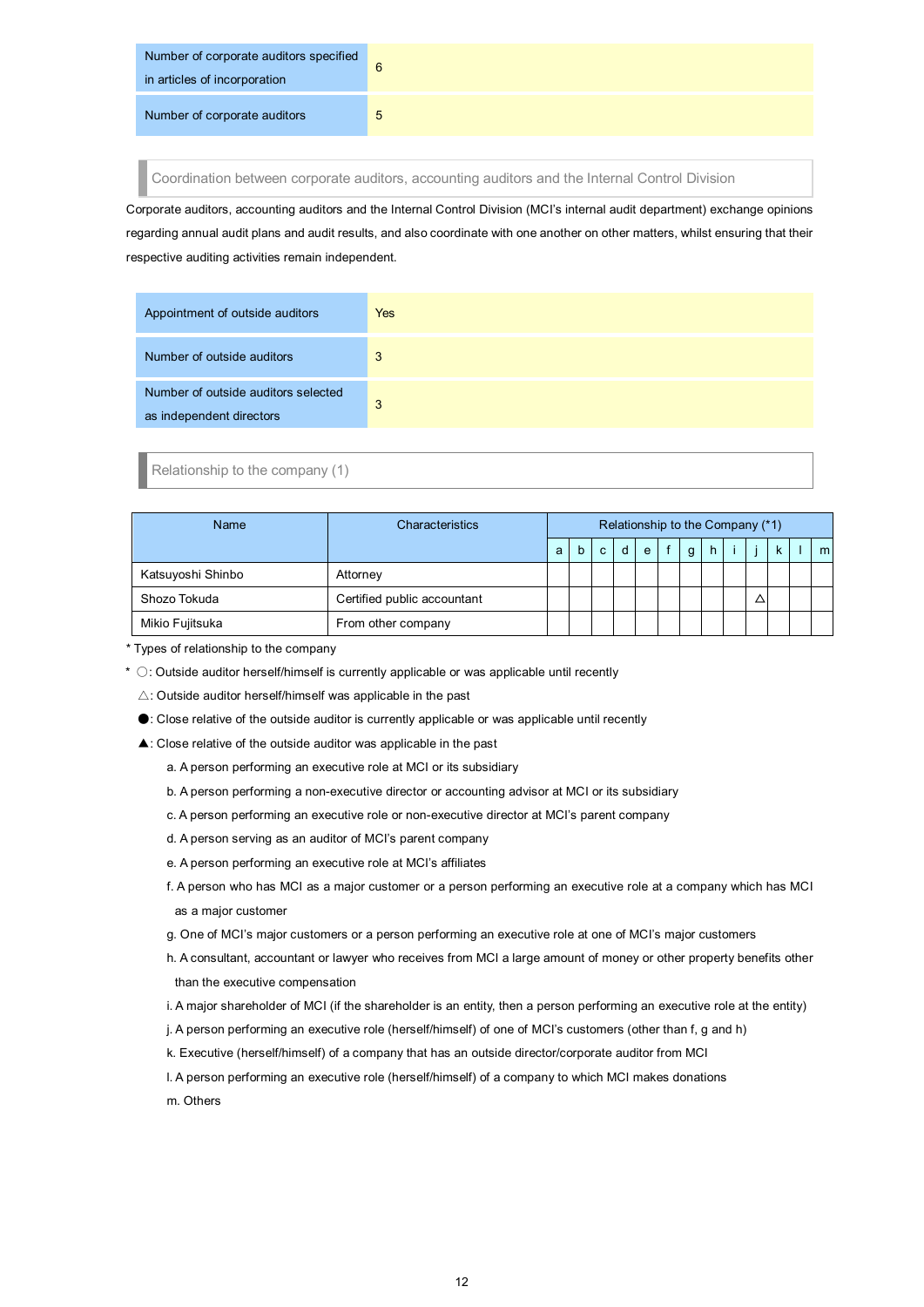Relationship to the company (2)

| Name                 | Independent     | Supplementary Explanation of Conforming                                                                                                                                                                                                                                                                                                                                                                                                                              | Reason for Selection as Outside Corporate                                                                                                                                                                                                                                                                                                                                                                                                                                                                                                                                                                                                                                                                                                                                                                                                                                                                          |
|----------------------|-----------------|----------------------------------------------------------------------------------------------------------------------------------------------------------------------------------------------------------------------------------------------------------------------------------------------------------------------------------------------------------------------------------------------------------------------------------------------------------------------|--------------------------------------------------------------------------------------------------------------------------------------------------------------------------------------------------------------------------------------------------------------------------------------------------------------------------------------------------------------------------------------------------------------------------------------------------------------------------------------------------------------------------------------------------------------------------------------------------------------------------------------------------------------------------------------------------------------------------------------------------------------------------------------------------------------------------------------------------------------------------------------------------------------------|
|                      | <b>Director</b> | <b>Items</b>                                                                                                                                                                                                                                                                                                                                                                                                                                                         | Auditor                                                                                                                                                                                                                                                                                                                                                                                                                                                                                                                                                                                                                                                                                                                                                                                                                                                                                                            |
|                      |                 |                                                                                                                                                                                                                                                                                                                                                                                                                                                                      | (Reason for Selection as Independent                                                                                                                                                                                                                                                                                                                                                                                                                                                                                                                                                                                                                                                                                                                                                                                                                                                                               |
|                      |                 |                                                                                                                                                                                                                                                                                                                                                                                                                                                                      | Director if applicable)                                                                                                                                                                                                                                                                                                                                                                                                                                                                                                                                                                                                                                                                                                                                                                                                                                                                                            |
| Katsuyoshi<br>Shinbo | O               | There are no conflicts of interests between<br>MCI and Katsuyoshi Shinbo.                                                                                                                                                                                                                                                                                                                                                                                            | Katsuyoshi Shinbo has provided opinions, as<br>needed, to promote sound and efficient<br>corporate management, based on his<br>extensive experience as an attorney over<br>many years, as well as his experience as an<br>outside officer of other companies, and from<br>the perspective of ensuring appropriateness<br>in executing MCI's business and<br>strengthening the management supervision<br>function of MCI's Board of Directors, and thus<br>has contributed to the realization of active                                                                                                                                                                                                                                                                                                                                                                                                             |
|                      |                 |                                                                                                                                                                                                                                                                                                                                                                                                                                                                      | discussions. Accordingly, we believe that he is<br>the right person for the post of Outside<br>Corporate Auditor.<br>He satisfies the individual standards under the<br>Independence Standards for Independent<br>Outside Directors and Independent Outside<br>Corporate Auditors provided as an Appendix<br>to the MCI Guidelines. We thereby designated<br>him as an independent auditor.                                                                                                                                                                                                                                                                                                                                                                                                                                                                                                                        |
| Shozo<br>Tokuda      | O               | Shozo Tokuda served as Senior Partner of<br>KPMG AZSA LLC until June 2017. In fiscal<br>2017, 2018 and 2019, MCI had a<br>transactional relationship with KPMG<br>AZSA LLC for the commission of<br>consulting services, etc. However, the<br>MCI's payments to KPMG AZSA LLC for<br>the services rendered are deemed<br>insignificant given that the payments<br>amount to less than 1% of KPMG AZSA<br>LLC's net sales for each of the respective<br>fiscal years. | Shozo Tokuda has provided opinions, as<br>needed, to promote sound and efficient<br>corporate management, based on his<br>extensive experience as a certified public<br>accountant over many years, as well as his<br>experience as an outside officer of other<br>companies, and from the perspective of<br>ensuring appropriateness in executing MCI's<br>business and strengthening the management<br>supervision function of MCI's Board of<br>Directors, and thus has contributed to the<br>realization of active discussions. Accordingly,<br>we believe that he is the right person for the<br>post of Outside Corporate Auditor.<br>He satisfies the individual standards under the<br>Independence Standards for Independent<br>Outside Directors and Independent Outside<br>Corporate Auditors provided as an Appendix<br>to the MCI Guidelines. We thereby designated<br>him as an independent auditor. |
| Mikio                | O               | There are no conflicts of interests between                                                                                                                                                                                                                                                                                                                                                                                                                          | Mikio Fujitsuka has provided opinions, as                                                                                                                                                                                                                                                                                                                                                                                                                                                                                                                                                                                                                                                                                                                                                                                                                                                                          |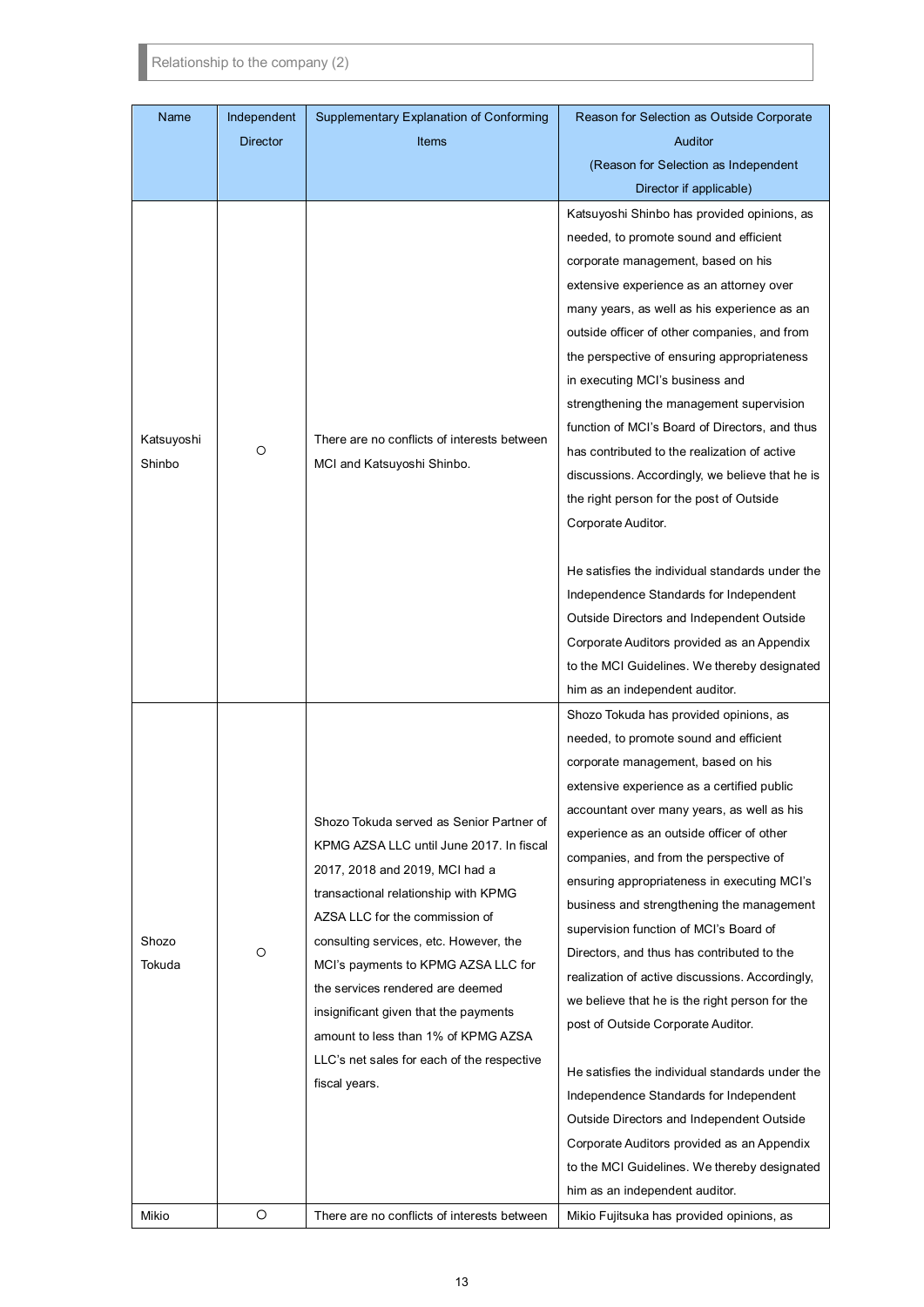| Fujitsuka | MCI and Mikio Fujitsuka. | needed, to promote sound and efficient          |
|-----------|--------------------------|-------------------------------------------------|
|           |                          | corporate management from perspectives of       |
|           |                          | ensuring appropriateness in executing MCI's     |
|           |                          | business and strengthening the management       |
|           |                          | supervision function of MCI's Board of          |
|           |                          | Directors based on his extensive experience     |
|           |                          | as a corporate manager and CFO of a listed      |
|           |                          | company, and an outside officer of other        |
|           |                          | companies. Accordingly, we believe that he is   |
|           |                          | the right person for the post of Outside        |
|           |                          | Corporate Auditor.                              |
|           |                          | He satisfies the individual standards under the |
|           |                          | Independence Standards for Independent          |
|           |                          | Outside Directors and Independent Outside       |
|           |                          | Corporate Auditors provided as an Appendix      |
|           |                          | to the MCI Guidelines. We thereby designated    |
|           |                          | him as an independent auditor.                  |

# **[Independent directors]**

Number of independent directors 6

Other details relating to independent directors

The details of the Independence Standards for Independent Outside Directors and Independent Outside Corporate Auditors provided as an Appendix to the MCI Guidelines are as follows.

Independence Standards for Independent Outside Directors and Independent Outside Corporate Auditors In order to be designated by Mitsui Chemicals, Inc. (MCI) as an independent outside director and an independent outside corporate auditor such director or corporate auditor must not fall under any of the following items.

- (1) A person who currently is or has been in the past an executive (such as an executive director, executive officer, senior director, general manager, or other such officer who executes operations) of MCI or a subsidiary of MCI.
- (2) A person for whom MCI is a major business partner\* or, if that person is a juridical person, an executive of that person. \*If a business partner has received payments of 2% or more of its annual sales from MCI in any of the past three fiscal years, then MCI is a major business partner thereto.
- (3) A major business partner\* of MCI or, if that partner is a juridical person, an executive of that partner. \*If MCI has received payments of 2% or more of its annual sales from a business partner in any of the past three fiscal years, or if a business partner has loaned a monetary amount of 2% or more of MCI's total assets to MCI in any of the past three fiscal years, then that business partner is a major business partner to MCI.
- (4) A large shareholder (a person directly or indirectly holding 10% or more of total voting rights) of MCI or, if that shareholder is a juridical person, an executive of that shareholder.
- (5) An executive of a juridical person for whom MCI is a large shareholder (directly or indirectly holding 10% or more of total voting rights).
- (6) An accounting auditor of either MCI or a consolidated subsidiary of MCI, or a person who is in charge of auditing either MCI or a consolidated subsidiary of MCI as an employee of such accounting auditor.
- (7) An attorney-at-law, judicial scrivener, patent attorney, certified public accountant, certified public tax accountant, consultant, or other such professional who has received money or other assets, other than officer remuneration, from MCI exceeding an annual amount of ¥10 million in any of the past three fiscal years (if a group such as a corporation or association receives such assets, this includes any person belonging to such group for which the assets received from MCI exceed 2% of the group's annual revenue).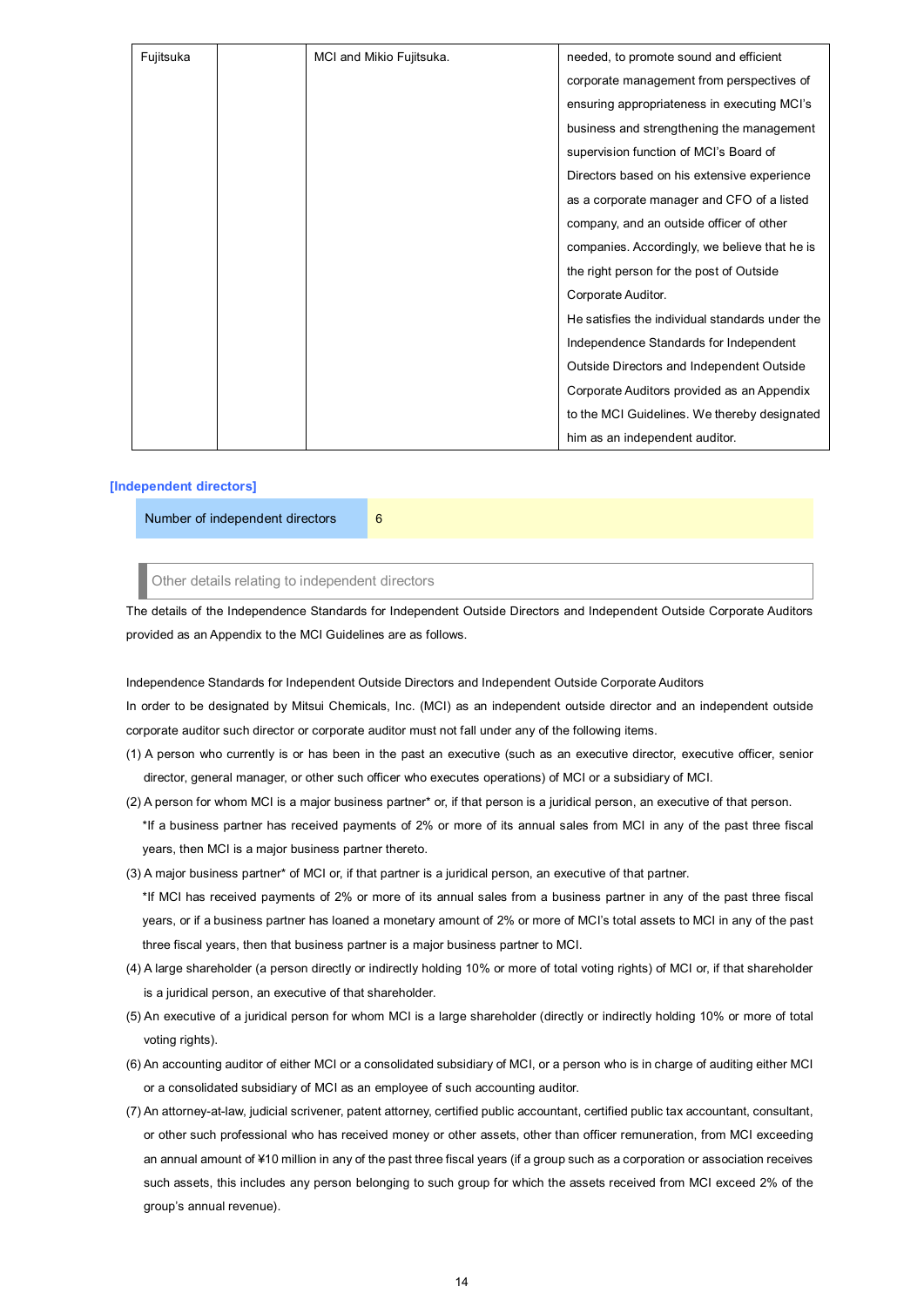- (8) A person who has received donations from MCI exceeding an annual amount of ¥10 million in any of the past three fiscal years (if a group such as a corporation or association receives such donations, this includes any executive of such group for which the donations received from MCI exceed 2% of the group's annual revenue).
- (9) A person whose close relative (meaning a spouse or a relative within the second degree of kinship) falls under any item of (1) to (8) above.
- (10) A person who has fallen under any item of (2) to (9) above in the past three years.
- (11) Notwithstanding the provisions of each preceding item, a person regarding whom there are found to be special circumstances that may cause a conflict of interest with MCI.

# **[Incentives]**

Status of the implementation of measures to give incentives to directors Performance-based compensation system implemented

#### Supplementary explanation of the above

To ensure the transparency of performance evaluations and the validity of compensation levels, we have established the Executive Compensation Advisory Committee as a consultative body of the Board of Directors, and introduced a mechanism to evaluate the performance of directors and determine the system of executive compensation. The Chairperson of the committee is MCI's chairman. And it is composed of MCI's 3 representative directors (including the chairman) and outside experts (3 outside directors and 3 outside corporate auditors, all of whom meet MCI's independence standards).

As regards the amount of bonus paid to a director, there is a mechanism to change these in response to the performance achievements of MCI as a whole and the divisions for which the director is responsible.

And we have the restricted stock compensation plan and aim to provide Directors with incentives to help bring about sustainable improvement in the MCI's corporate value, while also further promoting the notion of their shared value with shareholders.

Please refer to [Disclosure based on Each Principle of Corporate Governance Code] as to the proportion and operation of compensation.

## Stock option recipients

Supplementary explanation of the above

#### **[Director Compensation]**

―――

| Disclosure of compensation of | Only certain directors' compensation disclosed individually |
|-------------------------------|-------------------------------------------------------------|
| individual directors          |                                                             |

Supplementary explanation of the above

MCI discloses the total amount and breakdown by category for compensation paid to directors and corporate auditors in its business report and annual security report. In its annual security report MCI also discloses compensation for individual directors and corporate auditors whose total compensation as director or corporate auditor of MCI and its subsidiaries is 100 million yen or more.

*Convocation notice for the general meeting of shareholders and business report*  https://jp.mitsuichemicals.com/en/ir/library/index.htm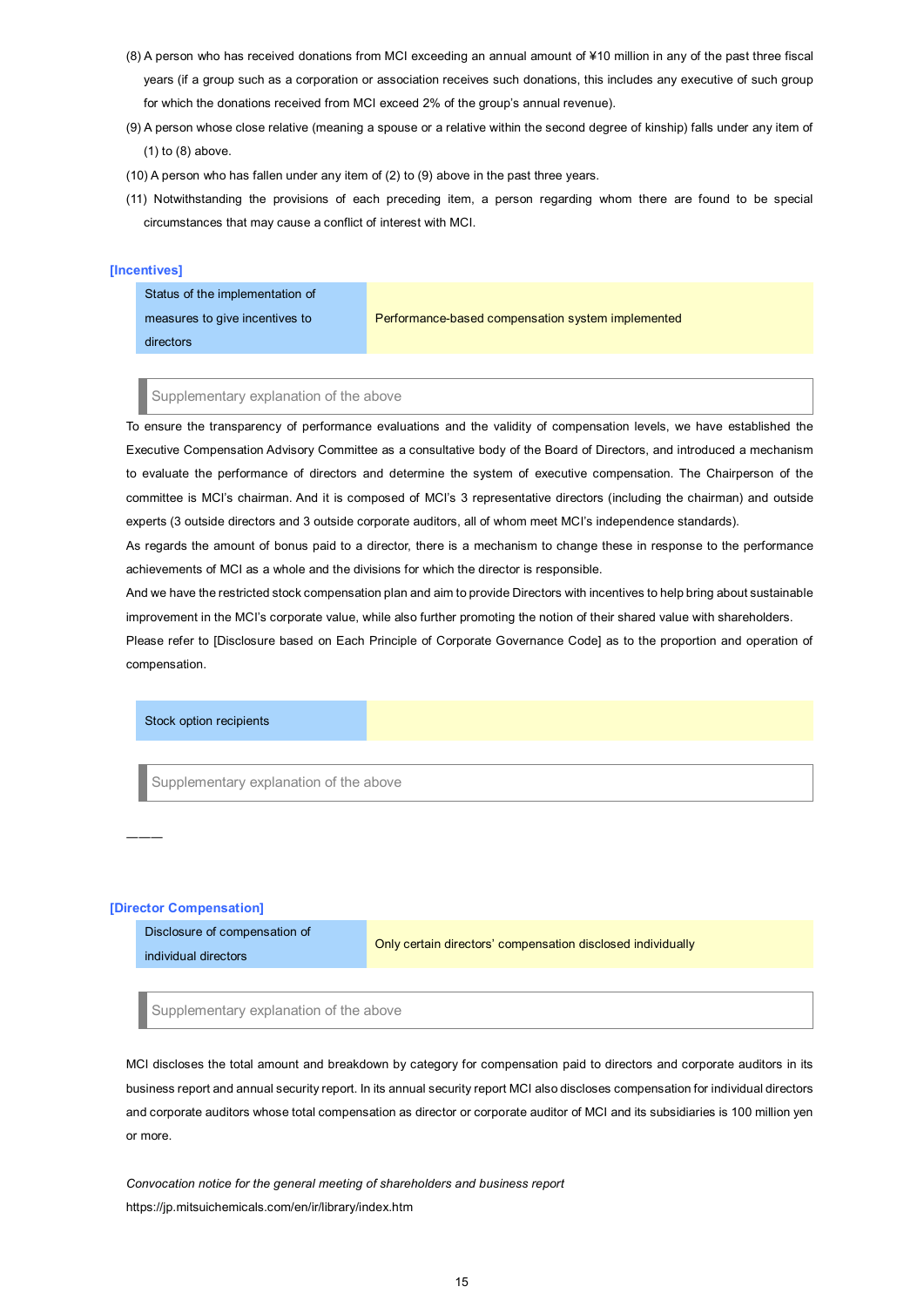# https://jp.mitsuichemicals.com/en/ir/library/ar/

Compensation total and compensation calculation methods defined by policy

Disclosure of compensation figures and policies regarding how compensation is calculated

MCI's policy with regard to the disclosure of compensation figures and methods of calculating compensation paid to its directors (excluding outside directors) is as follows.

Compensation paid to directors (excluding outside directors) is subject to the following conditions.

Yes

- Compensation will be commensurate with the entrustment of MCI's management and will be tied to the growth and performance improvement of the MCI Group.
- Compensation schemes will be devised to reflect both corporate performance and the performance of the individual director.
- Compensation for higher positions will more strongly reflect their contributions to mid- and long-term corporate growth, and deepen the sharing value with shareholders.
- We will ensure transparency and maintain accountability to our shareholders and other related parties regarding the determination of compensation for directors.

Specific details of compensation must be reviewed by the Executive Compensation Advisory Committee and approved by the Board of Directors.

Please refer to [Disclosure based on Each Principle of Corporate Governance Code] as to the proportion and operation of compensation.

#### **[Outside Director (Outside Corporate Auditor) Support System]**

1. Support provided to outside directors

The Board of Directors Secretariat provides outside directors with advance explanations of the content of agenda items to be discussed at Board of Directors meetings.

Inspections of sites in Japan and abroad and meetings with accounting auditors (twice per year) are also arranged. Through such initiatives the outside directors deepen their understanding of MCI's businesses and gain insights into MCI's challenges and risks, thereby enabling them to better furnish commentary at the Board of Directors meetings.

2. Support provided to outside corporate auditors

At Board of Corporate Auditors meetings, the full-time corporate auditors provide and share with the outside corporate auditors the information they have gained in the course of carrying out their daily audits, including the content of Management Committee meetings and other important internal meetings, and the results of external visiting audits. When Board of Directors meetings are held, the outside corporate auditors are provided with reference materials in advance, and the full-time corporate auditors provide them with advance explanations of the content of agenda items to be discussed at Board of Directors meetings.

Furthermore, the outside corporate auditors also take part in corporate auditor audits on site in Japan and abroad, as necessary. Meetings are also held on a quarterly basis with both accounting auditors and the Internal Control Division, and the outside corporate auditors receive reports on the progress and results of audit plans.

The outside corporate auditors appropriately contribute to audits through such initiatives.

MCI holds meetings of only outside directors and outside corporate auditors once a year to facilitate the exchange of information and sharing of understanding from an independent and objective perspective.

**[Status of Individuals Retired as the Company's President/CEO, etc.]**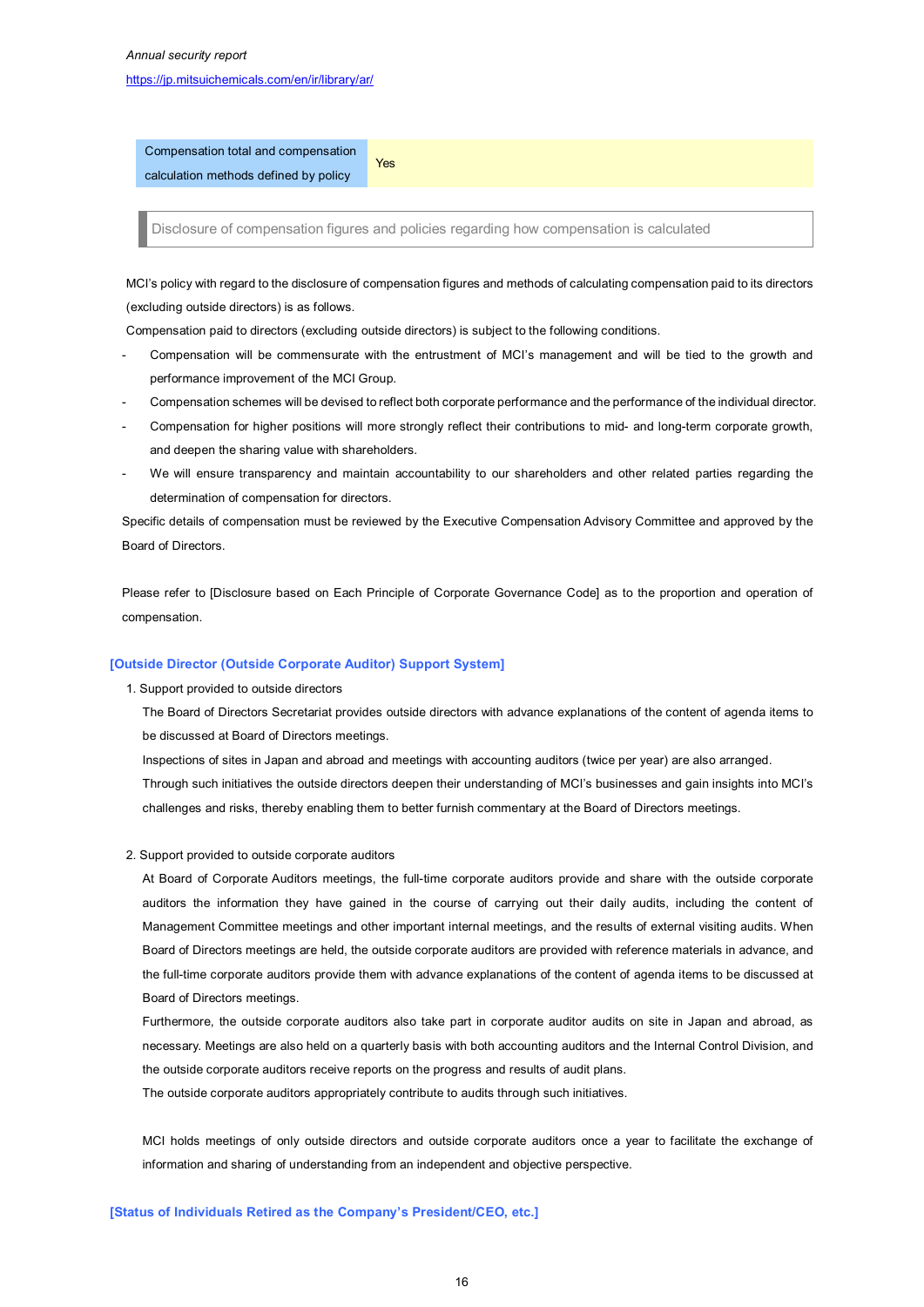| <b>Name</b>     | <b>Title/position</b> | <b>Responsibilities</b>  | <b>Employment type</b> | Date of retirement | Term of  |
|-----------------|-----------------------|--------------------------|------------------------|--------------------|----------|
|                 |                       |                          | and terms (full-       | from position of   | office   |
|                 |                       |                          | time/part-time;        | president, etc.    |          |
|                 |                       |                          | with/without           |                    |          |
|                 |                       |                          | compensation,          |                    |          |
|                 |                       |                          | etc.)                  |                    |          |
| Akio Sato       | Honorary              | · Advice and support     | Employment type:       | 1999/6/29          | Lifelong |
|                 | Advisor               | as required by the       | Part-time              |                    |          |
|                 |                       | chairman and the         | Compensation: No       |                    |          |
|                 |                       | president                |                        |                    |          |
| Hiroyuki        | Honorary              | · Activities relating to | Employment type:       | 2005/6/28          | Lifelong |
| Nakanishi       | Advisor               | economic                 | Part-time              |                    |          |
|                 |                       | organizations            | Compensation: No       |                    |          |
|                 |                       | · Advice and support     |                        |                    |          |
|                 |                       | as required by the       |                        |                    |          |
|                 |                       | chairman and the         |                        |                    |          |
|                 |                       | president                |                        |                    |          |
| Kenji Fujiyoshi | Honorary              | · Activities relating to | Employment type:       | 2009/6/24          | Lifelong |
|                 | Advisor               | economic                 | Part-time              |                    |          |
|                 |                       | organizations            | Compensation: No       |                    |          |
|                 |                       | · Social contribution    |                        |                    |          |
|                 |                       | activities               |                        |                    |          |
|                 |                       | · Advice and support     |                        |                    |          |
|                 |                       | as required by the       |                        |                    |          |
|                 |                       | chairman and the         |                        |                    |          |
|                 |                       | president                |                        |                    |          |
| Toshikazu       | Honorary              | · Activities relating to | Employment type:       | 2014/3/31          | Lifelong |
| Tanaka          | Advisor               | economic                 | Part-time              |                    |          |
|                 |                       | organizations            | Compensation: No       |                    |          |
|                 |                       | · Social contribution    |                        |                    |          |
|                 |                       | activities               |                        |                    |          |
|                 |                       | · Advice and support     |                        |                    |          |
|                 |                       | as required by the       |                        |                    |          |
|                 |                       | chairman and the         |                        |                    |          |
|                 |                       | president                |                        |                    |          |

Total number of retired President/CEO, etc. holding Senior Advisor, Advisor, or similar position

# Other matters

1. Honorary advisors, advisors, and senior advisors have no involvement whatsoever in MCI's execution of operations or management supervision.

4

2. MCI's compensation system for former president/CEOs, etc. is as follows:

(1) Individuals retired from the position of chairman, or retired from the position of president without taking the position of chairman, assume the role of senior advisor. Their employment type is either full-time or part-time, according to their responsibilities, and they are paid a certain amount of compensation. Their term of office is four years or less. Currently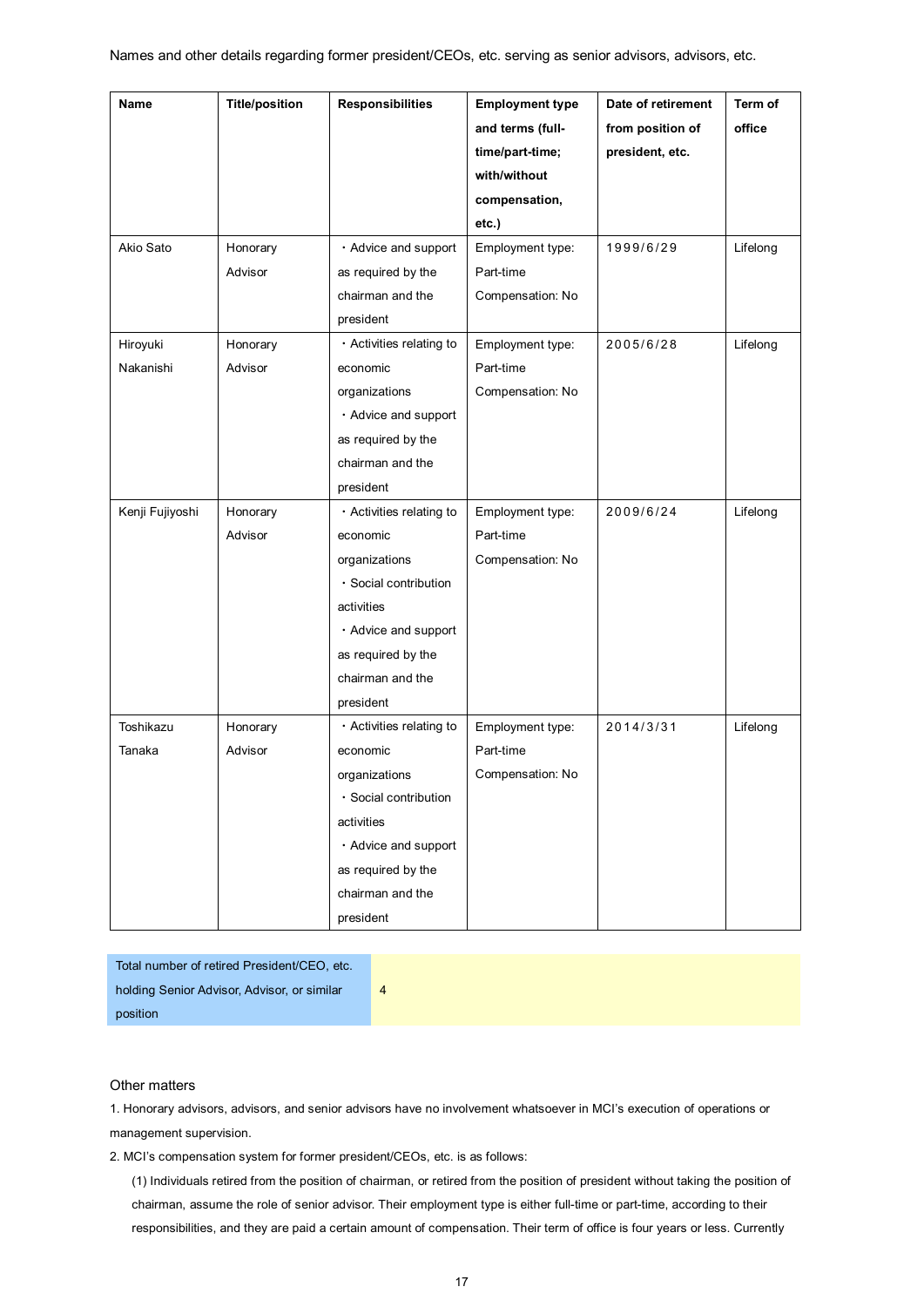there is nobody serving as senior advisor.

(2) Individuals retired from the position of senior advisor described in (1) above assume the role of advisor. Their employment type is part-time and they are paid a certain amount of compensation. Their term of office is two years or less, but if an individual retired from the position of chairman or president assumes the role of advisor without first serving as senior advisor, the term is six years or less.

(3) Individuals retired from the position of advisor described in (2) above assume the role of honorary advisor. Their employment type is part-time and they are paid no compensation. Their term of office is lifelong.

(4) Senior advisors and advisors described in (1) and (2) above are appointed by resolution of the Board of Directors.

# **2. Business execution, auditing/oversight, nomination, compensation determination and other functions (outline of present system of corporate governance)**

The Board of Directors of MCI, which is presided over by the Chairman who is independent of the business execution, makes key management decisions and oversees the operations of each individual director, and as a company with a Board of Corporate Auditors, the status of each director's performance of his or her duties is audited by the corporate auditors and the Board of Corporate Auditors independently from the Board of Directors.

In accordance with such organizational design, MCI aims to realize smooth and efficient management through initiatives such as to clarify official authority and decision making rules based on company rules, clarify the allocation of roles of management supervision and business execution by introducing an executive officer system, discuss important matters at the Management Committee and strategic discussion that takes the companywide viewpoint in the Companywide Strategy Conference. In addition, MCI strives to ensure soundness and appropriateness through the internal control system based on serious regard for the roles of corporate auditors, auditing of appropriateness of business operations and sound risk management by the Internal Control Division.

Moreover, MCI as a company is responding to societal demands and further building trust from its stakeholders, including its shareholders, by bolstering its efforts in relation to ESG (the abbreviation for environment, social, and governance) and establishing various committees. MCI also regards dialogue with its stakeholders seriously, proactively undertaking IR activities and public relations activities, and strives to maintain transparency by disclosing information in a timely and appropriate manner.

## 1. Board of Directors

 The Board of Directors decides business strategies, business plans, and all other important matters related to the management of MCI pursuant to law, ordinance, MCI's Articles of Incorporation, and our Rules For Meetings of the Board of Directors. The Board also oversees the overall management of the MCI Group through reporting on matters such as the performance of duties of individual directors, important operations of subsidiaries and affiliates, and the implementation status of compliance and risk management systems by MCI and our subsidiaries and affiliates. In addition, the Board of Directors works to strengthen its management oversight role by discussing the important policies related to the running of the Company from an intermediate stage while providing advice to the persons executing business.

The Board of Directors met on 12 occasions in fiscal 2019. Of the eight Members of the Board, two are female.

2. Outside Directors and Outside Corporate Auditors

 MCI believes that fulfillment of the management's accountability and ensuring management transparency are made possible by receiving opinions from independent directors and corporate auditors from outside MCI at meetings of the Board of Directors. We also believe that appropriate decision making at meetings of the Board of Directors is made possible by receiving advice from those having specialized knowledge.

 Effective the date of this report's submission, three of the eight directors are outside directors and three of the five corporate auditors are outside corporate auditors.

 When selecting candidates for outside directors and outside corporate auditors, MCI considers each individual based on the selection criteria as provided for in the MCI Guidelines. Moreover, all the outside directors and outside corporate auditors of MCI not only satisfy the selection criteria but also meet the criteria for independence set by a financial instruments exchange and the Independence Standards for Independent Outside Directors and Independent Outside Corporate Auditors provided as an Appendix to the MCI Guidelines, they also put themselves in the position of a stakeholder, and provide beneficial and candid advice regarding improving the corporate value of MCI, and as they have no risk of conflict of interest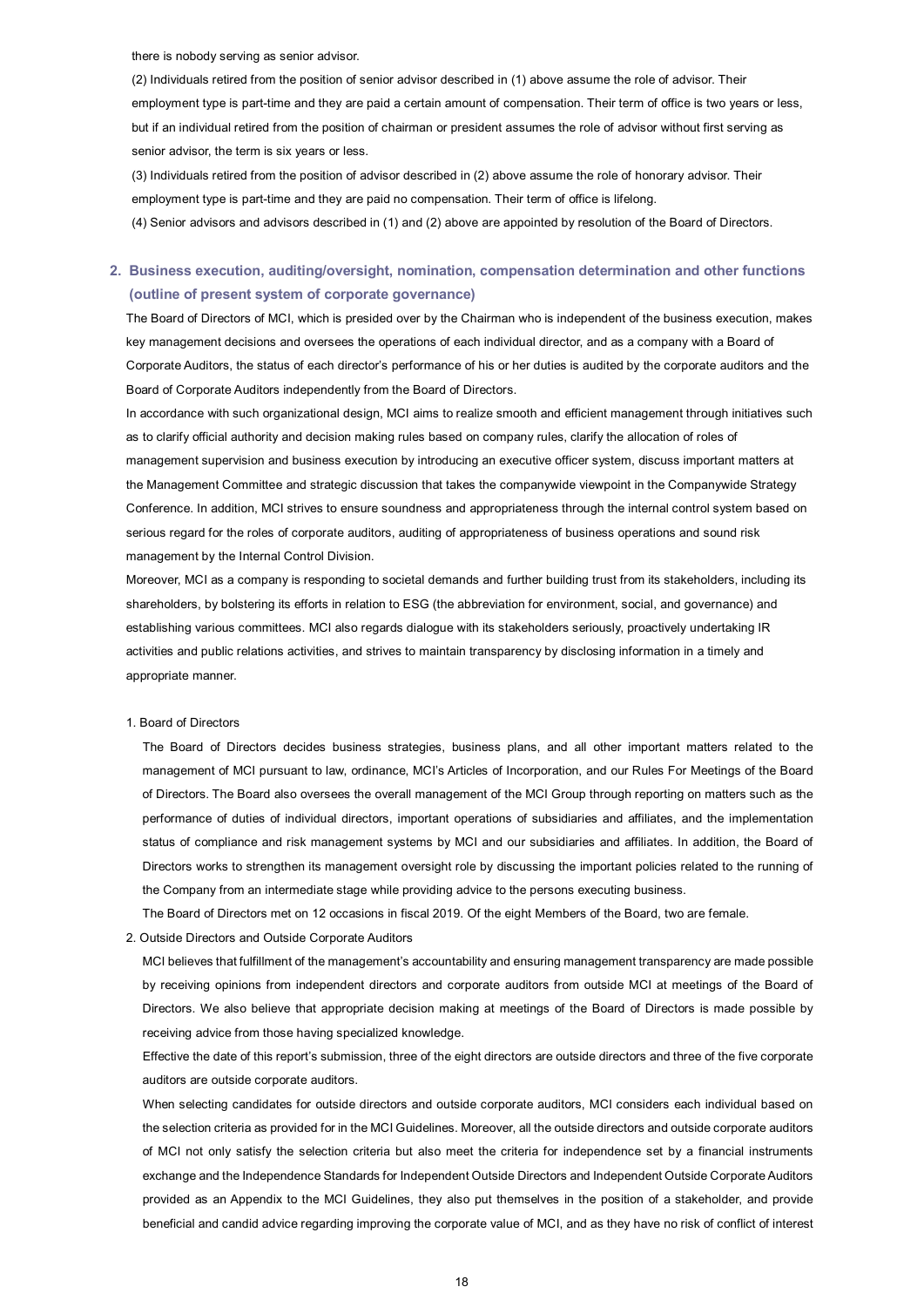with the general shareholders, even from a practical standpoint, MCI submits notice to the Tokyo Stock Exchange that all its outside directors and outside corporate auditors are independent company officers. Furthermore, there are no special interests between MCI and any of its outside directors and outside corporate auditors.

3. Human Resource Advisory Committee

To ensure the suitability and transparency of procedures for electing directors and corporate auditors, MCI has established the Human Resource Advisory Committee as a consultative body to the Board of Directors, and introduced a mechanism to decide upon the final list of candidates for directors and corporate auditors. The Chairperson of the Committee is MCI's president. And it is composed of MCI's chairman and 3 outside directors, all of whom meet MCI's independence standards.

4. Executive Compensation Advisory Committee

To ensure the transparency of performance evaluations and the validity of compensation levels, we have established the Executive Compensation Advisory Committee as a consultative body of the Board of Directors, and introduced a mechanism to evaluate the performance of directors and determine the system of executive compensation. The Chairperson of the committee is MCI's chairman. And it is composed of MCI's 3 representative directors (including the chairman) and outside experts (3 outside directors and 3 outside corporate auditors, all of whom meet MCI's independence standards).

5. Executive officers system

 In order to clarify the division of responsibilities between management oversight and business execution, MCI has established an executive officer system. In conjunction with that, MCI will endeavor to increase the speed of our decisionmaking process and further strengthen and enhance our management framework by delegating approval authority for matters not decided by the Board of Directors to the executive officers and lower positions under MCI's Authorization Rules.

6. Establishment of Management Committee

 MCI has established Management Committee for the discussion of items that need to be discussed in advance of being put on the agenda of Board of Directors meetings and for the discussion of important matters related to business execution, and built a system that enables appropriate and efficient decision making. The Management Committee met on 19 occasions in fiscal 2019. The Management Committee consists of the president, executive officers who serve concurrently as directors, and members designated by the president. The corporate auditors attend these meetings, and they have the privilege of stating their opinions as deemed necessary.

7. Establishment of Companywide Strategy Conference

 MCI has established the Companywide Strategy Conference, which is held to hold strategic discussions on corporate management and business operational issues of MCI from a Companywide perspective. The Companywide Strategy Conference met on 21 occasions in fiscal 2019. The Companywide Strategy Conference consists of the president, senior ranked executive officers, and members designated by the president.

8. Corporate auditor audits and status of internal audits

 As being independent from the Board of Directors, corporate auditors have conducted audits on such matters as the directors' performance of duties, internal corporate control, business performance, and financial status through such means pursuant to law and ordinance as requesting reports on MCI's businesses, exercising its authority in the election and dismissal of accounting auditors, and investigating the status of operations and assets. Precisely, the corporate auditors attend not only the meetings of the Board of Directors but important meetings of MCI such as Management Committee, have regular meetings with the president and others to exchange opinions and officially receive and check the final-decision documents of executive directors and records of important meetings. In addition, the auditor audits are attended by three outside corporate auditors, as necessary, who make statements based on their extensive experience and broad knowledge. Outside Corporate Auditor Katsuyoshi Shinbo has been widely experienced as an attorney for many years and has extensive knowledge and insights on compliance and risk management. Outside Corporate Auditor Shozo Tokuda has been widely experienced from affairs as a certified public accountant for many years and has extensive knowledge and insights on finance and accounting. Outside Corporate Auditor Mikio Fujitsuka has been widely experienced as a manager and CFO of a listed company and has extensive knowledge and insights on finance and accounting.

 MCI has established the Internal Control Division as an internal organization consisting of fifteen members. Based on the yearly audit plan discussed and formulated in advance at Management Committee, the division audits the accounts and business of the Mitsui Chemicals Group, including affiliated companies, and reports the results to the Management Committee.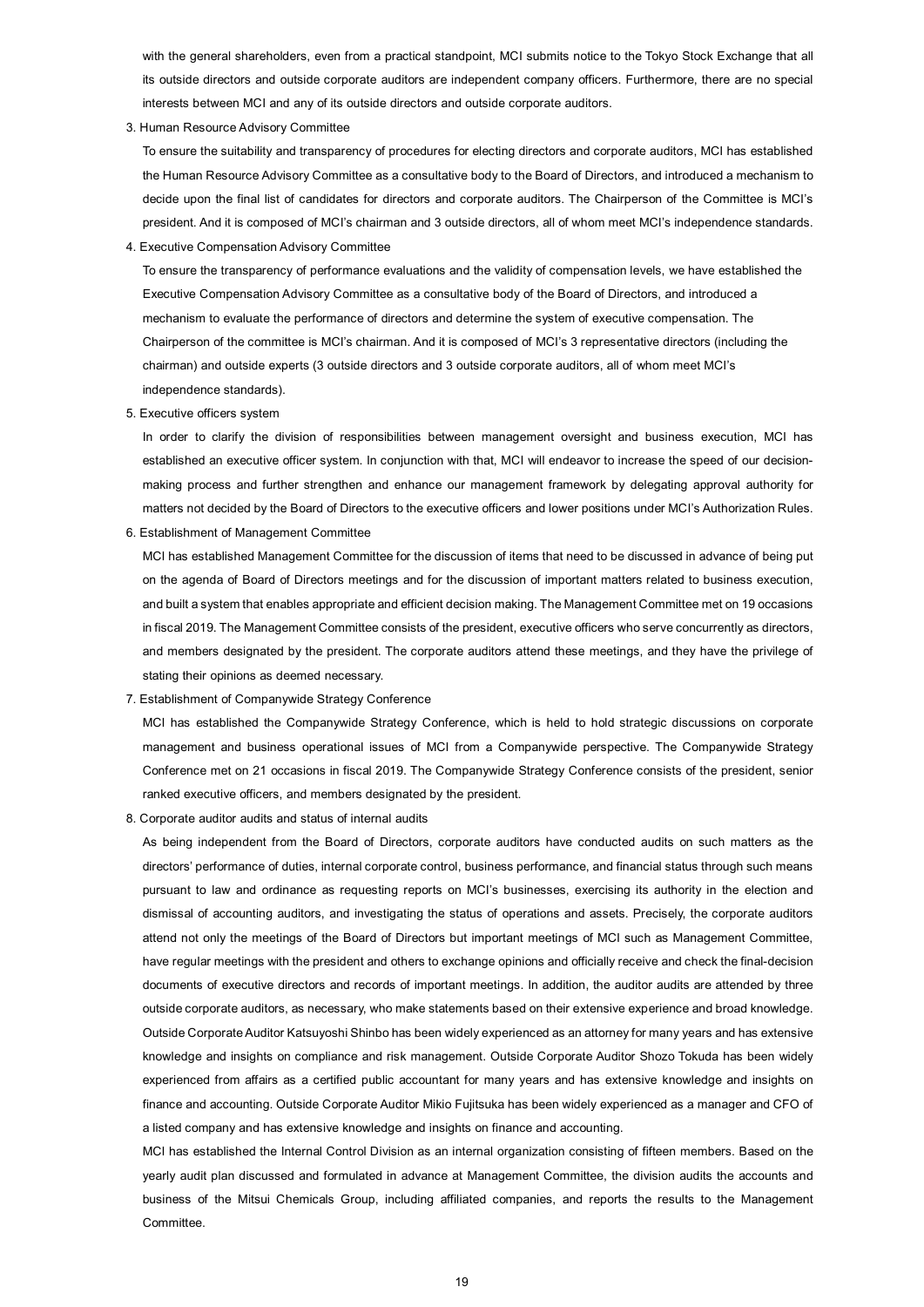Furthermore, corporate auditors also exchange opinions with accounting auditors and the Internal Control Division regarding annual audit plans and audit results, and coordinate with one another and conduct audits, whilst ensuring that their respective auditing activities remain independent.

 When necessary, MCI's corporate auditors conduct audits of affiliated companies based on the results of audits by the Internal Control Division and each company's corporate auditors, and they also exchange information and otherwise coordinate with each company's corporate auditors.

9. Status of accounting audits

MCI is audited by Ernst & Young ShinNihon LLC.

The following certified public accountants carried out the audit of MCI.

Shozo Fukuhara

Shigeyuki Kanou

Satoshi Kanazawa

#### 10. Establishment of various committees

MCI have established various committees to enhance our corporate governance.

(1) Corporate Sustainability Committee

In order to respond to societal demands and further enhance its efforts with regard to ESG, in June 2018 MCI reorganized the CSR Committee into the Corporate Sustainability Committee. The Corporate Sustainability Committee (chaired by the president) will discuss the MCI Group's groupwide policies, strategies, and plans for promoting ESG (the abbreviation for environment, social, and governance), and obtain approval from the Management Committee. MCI will ongoingly target sustainable development for the MCI Group and society at large. To that end, we will address the ESG-related challenges identified in the sustainable development goals (SDGs) and elsewhere by seeking out business opportunities in order to resolve issues through its business activities, as well as recognizing and tackling future risks for the MCI Group, and fulfilling its social responsibility as a company. The Corporate Sustainability Committee met on two occasions in fiscal 2019.

#### (2) Risk & Compliance Committee

The Risk & Compliance Committee (chaired by the director in charge) was established as a separate committee within the Corporate Sustainability Committee to draft separate policies, strategies, and plans relating to risk management and compliance with laws, regulations and rules. The Risk & Compliance Committee endeavors to promote early risk identification and prevent risk actualization by steadily implementing the relevant PDCA cycle. This includes identifying and analyzing key risks arising from the fiscal year targets at each Group company and division, and enacting measures to address them, in accordance with the "Group Risk Management System." The Risk & Compliance Committee met on three occasions in fiscal 2019. Important policies, strategies, and plans decided by the Committee are approved by the Management Committee.

#### (3) Responsible Care Committee

The Responsible Care Committee (chaired by the director in charge) was established as a separate committee within the Corporate Sustainability Committee. Its mandate is to oversee activities (hereinafter "RC Activities") relating to environmental conservation, security and disaster preparedness, chemical safety, occupational safety and health, and quality control throughout the entire chemical life cycle from development through manufacture, distribution, use and final consumption, to disposal. The Committee's responsibilities include drafting policies, strategies, and plans relating to RC Activities, and evaluating the results of the activities undertaken. The Responsible Care Committee met on three occasions in fiscal 2019. Important policies, strategies, and plans drafted by the Committee are approved by the Management Committee.

#### **3. Reason for adopting present system of corporate governance**

MCI considers the present system is appropriate as it realizes the above-mentioned basic view related to the MCI corporate governance.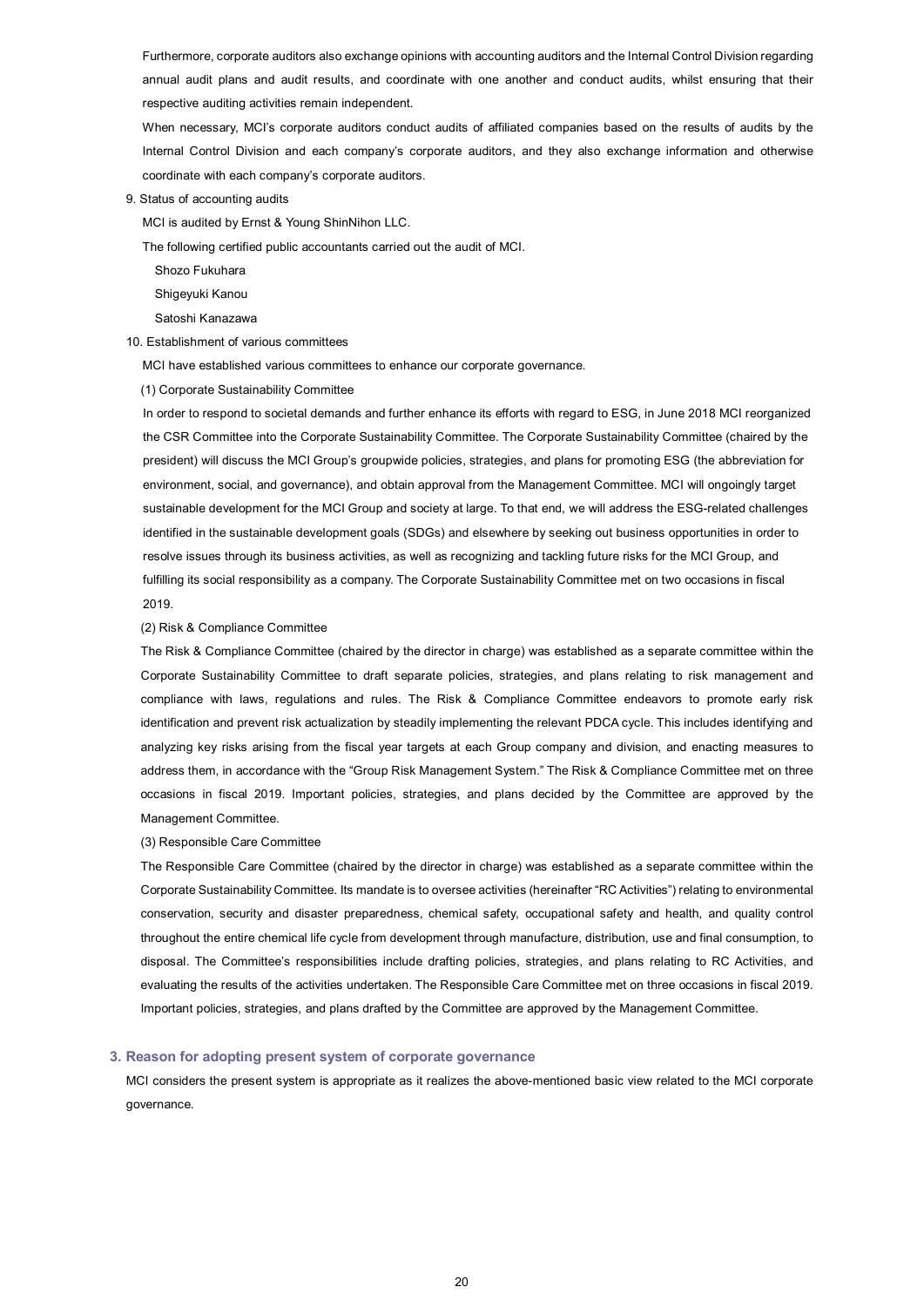

**1. Status of implementation of measures for revitalization of the general meeting of shareholders and facilitation of the execution of voting rights** 

|                                                                                                                        | <b>Supplementary Explanation</b>                                                                                                                                                                                                                                                                                                                                                           |
|------------------------------------------------------------------------------------------------------------------------|--------------------------------------------------------------------------------------------------------------------------------------------------------------------------------------------------------------------------------------------------------------------------------------------------------------------------------------------------------------------------------------------|
| Early notification of convocation of general<br>meeting of shareholders                                                | Notification of convocation is sent 22 days prior to the meeting.                                                                                                                                                                                                                                                                                                                          |
| Scheduling of general meeting of<br>shareholders away from "concentrated<br>days."                                     | The general meeting of shareholders for the 23 <sup>rd</sup> fiscal period (for the<br>fiscal year ended March 31, 2020) was held on June 24                                                                                                                                                                                                                                               |
| Option to exercise voting rights<br>electronically                                                                     | Available from 13 <sup>th</sup> general meeting of shareholders (June 24, 2010)<br>onwards                                                                                                                                                                                                                                                                                                 |
| Efforts to improve voting arrangements for<br>institutional investors (access to electronic<br>voting platform, etc.)  | Access to electronic voting platform from 13 <sup>th</sup> general meeting of<br>shareholders (June 24, 2010) onwards                                                                                                                                                                                                                                                                      |
| English extract of notification of convocation<br>of general meeting of shareholders is posted<br>on the MCI's website | English extract posted on official website.                                                                                                                                                                                                                                                                                                                                                |
| <b>Others</b>                                                                                                          | The convocation notice for the 23 <sup>rd</sup> general meeting of shareholders (for<br>the fiscal year ended March 31, 2020) was disclosed on the official<br>website on May 28, before being mailed out on June 2. In addition, the<br>notice was submitted to the Tokyo Stock Exchange on the day before it<br>was mailed out (June 2), thereby being available for general inspection. |

# **2. Status of activities related to IR**

|                            | <b>Supplementary Explanation</b>                                     | <b>Explanation from</b><br>Representative |
|----------------------------|----------------------------------------------------------------------|-------------------------------------------|
|                            | <basic policy=""></basic>                                            |                                           |
|                            | In order to maintain and develop trusting relationships with         |                                           |
|                            | shareholders, investors, customers, suppliers, employees, local      |                                           |
|                            | communities, and all other diverse stakeholders of the MCI           |                                           |
|                            | Group, we will provide fair and highly transparent information       |                                           |
|                            | disclosure in a timely and appropriate manner and engage in          |                                           |
|                            | proactive communication efforts throughout the whole of the MCI      |                                           |
|                            | Group, including top management.                                     |                                           |
|                            |                                                                      |                                           |
| Creation and Disclosure of | <standards disclosure="" for="" information=""></standards>          |                                           |
| <b>Disclosure Policy</b>   | The MCI Group will provide timely and appropriate information        |                                           |
|                            | disclosure under the principles of transparency and fairness in      |                                           |
|                            | accordance with the Financial Instruments and Exchange Act, all      |                                           |
|                            | other relevant laws and ordinances, and the Tokyo Stock              |                                           |
|                            | Exchange's "Timely Disclosure Regulations" (the "Timely              |                                           |
|                            | Disclosure Regulations").                                            |                                           |
|                            | The MCI Group will also proactively and fairly disclose              |                                           |
|                            | information that we find to be important or beneficial in furthering |                                           |
|                            | our stakeholders' understanding of MCI, even if such information     |                                           |
|                            | is not subject to the relevant laws and ordinances or the Timely     |                                           |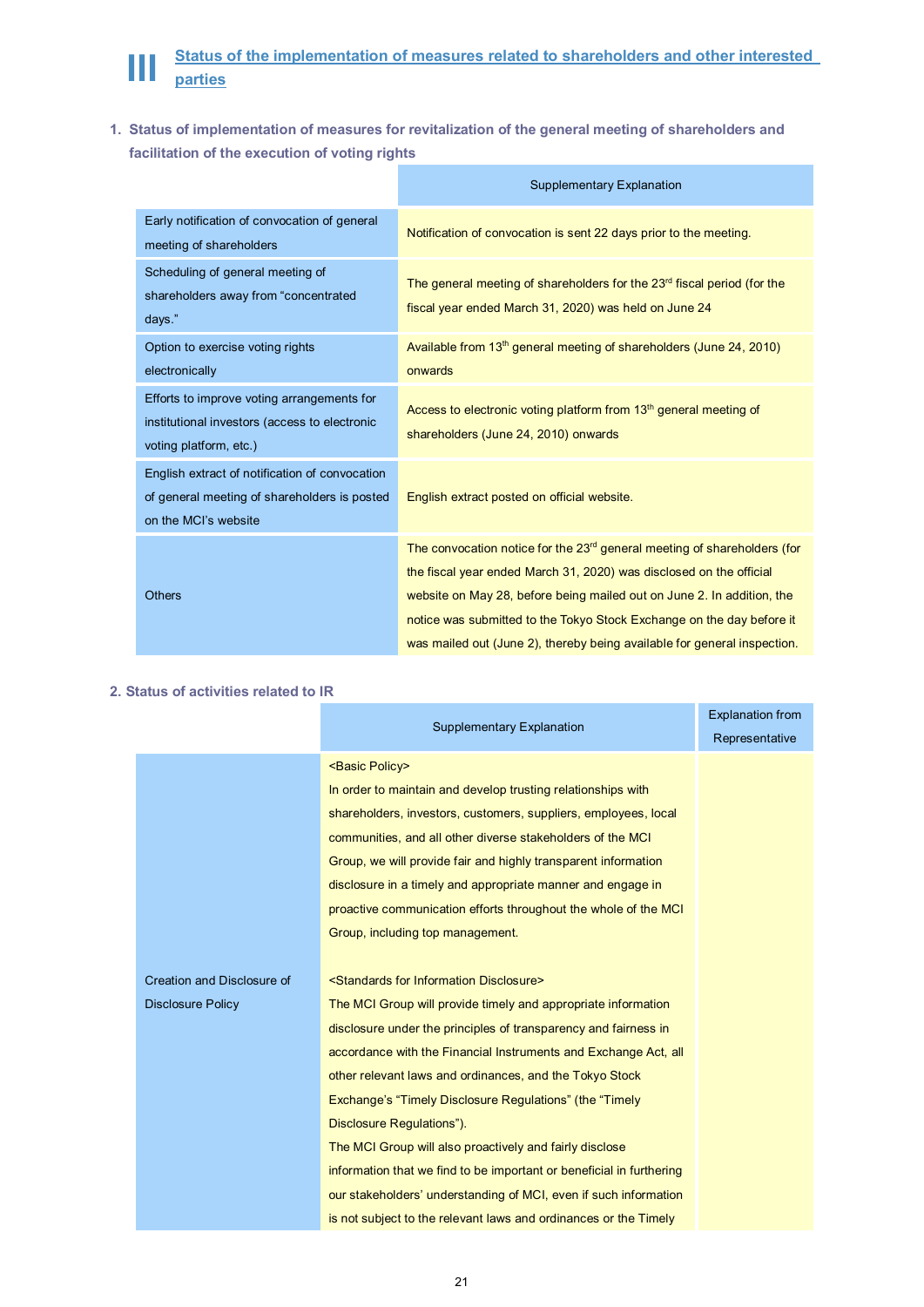# Disclosure Regulations.

<Methods for Information Disclosure>

The MCI Group will disclose the information prescribed in the Timely Disclosure Regulations through the Timely Disclosure Network (TDnet) provided by the Tokyo Stock Exchange in accordance with those regulations, after which we will promptly publish the same information on the MCI website. We will also disclose information that we find to be important or beneficial through such means as publishing it on our website, even if such information is not subject to the Timely Disclosure Regulations.

### <Quiet Period>

|                                                                            | In order to prevent the leaking of financial information (including<br>quarterly financial information) and to ensure the fairness of<br>information disclosure, the MCI Group will designate the period<br>from the day immediately following the final day of the fiscal term<br>to the day on which fiscal results are announced as a quiet<br>period. During this period, MCI will refrain from commenting or<br>replying to questions on finances or expected business results.<br>However, if a large change in the results outlook is found to be<br>likely during the quiet period, MCI will provide public notice to that<br>effect as appropriate in accordance with the Timely Disclosure<br>Regulations. |             |
|----------------------------------------------------------------------------|----------------------------------------------------------------------------------------------------------------------------------------------------------------------------------------------------------------------------------------------------------------------------------------------------------------------------------------------------------------------------------------------------------------------------------------------------------------------------------------------------------------------------------------------------------------------------------------------------------------------------------------------------------------------------------------------------------------------|-------------|
| Holding of regular meetings<br>for individual investors                    | Meetings are held for individual investors several times a year,<br>mainly in the Tokyo area or other major cities.                                                                                                                                                                                                                                                                                                                                                                                                                                                                                                                                                                                                  | <b>None</b> |
| Holding of regular meetings<br>for analysts and institutional<br>investors | Investors information meetings to explain the Group's strategy<br>and business performance are held twice a year, following MCI's<br>end-of-year and second quarter account settlement<br>announcements. On the day of each quarterly account settlement<br>announcement, MCI holds "Net Conferences" (in Japanese) to<br>explain the Group's business performance. MCI also holds "IR<br>events" several times a year, to explain its business strategy, and<br>tours of Company facilities, both in Japan and overseas.                                                                                                                                                                                            | Yes         |
| Holding of regular meetings<br>for overseas investors                      | Institutional investors in North America, Europe and Asia are<br>visited once a year to explain MCI's mid-term business plans and<br>strategies in person and exchange opinions.<br>MCI also takes part in conferences organized by securities firms<br>several times a year.                                                                                                                                                                                                                                                                                                                                                                                                                                        | <b>Yes</b>  |
| IR information on the website                                              | Timely disclosure of information such as earnings reports and<br>revisions of earnings forecasts, annual security reports, quarterly<br>business reports, annual reports, materials for analysts and<br>institutional investors, status of corporate governance and<br>convocation notices for the shareholders' meetings are posted on<br>our website. The CEO also issues a message to shareholders by<br>video via MCI's website. (Please refer to the following URL for<br>the details. https://jp.mitsuichemicals.com/en/ir/index.htm)                                                                                                                                                                          |             |
| Establishment of departments                                               | MCI has established the IR Group within its Corporate                                                                                                                                                                                                                                                                                                                                                                                                                                                                                                                                                                                                                                                                |             |

Communications Division as an internal department dedicated to

(personnel responsible) for IR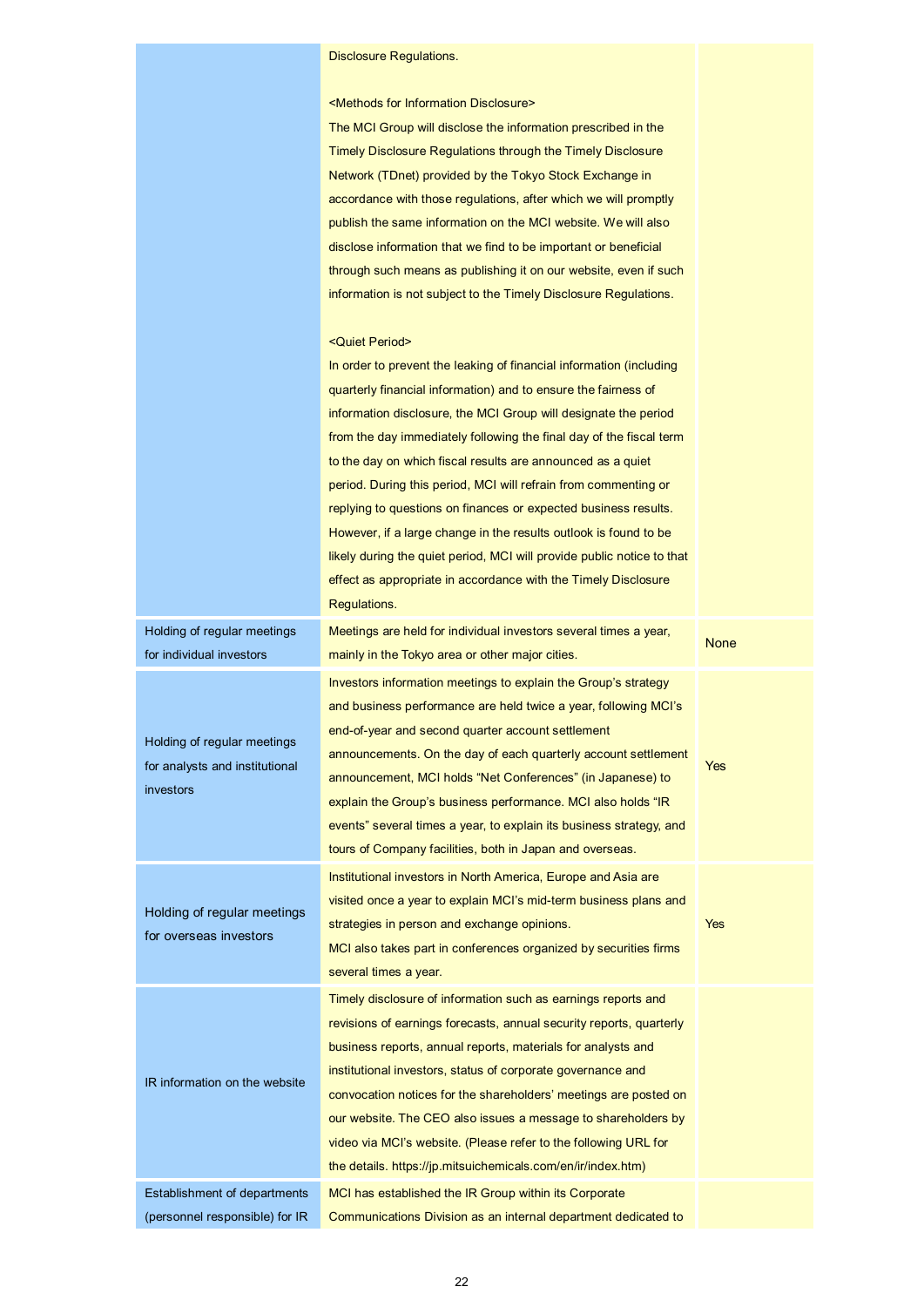# **3. Status of efforts to consider the standpoint of stakeholders**

IR.

| Establishment of rules regarding<br>consideration of the standpoint of<br>stakeholders in company regulations,<br>etc. | To clarify how each individual employee should act after carefully considering<br>what matters in the course of corporate activities, in 2006 we established the<br>Mitsui Chemicals Group Action Guidelines. In 2012, we went on to formulate a<br>set of fundamental Core Values - "Challenge", "Diversity" and "One Team" - to<br>underpin our Corporate Mission and Action Guidelines.                                                                                                                                                                                                                                                                                                                                                                                                                                                                                                                                                                                                                                                                                                                                                                                                                            |
|------------------------------------------------------------------------------------------------------------------------|-----------------------------------------------------------------------------------------------------------------------------------------------------------------------------------------------------------------------------------------------------------------------------------------------------------------------------------------------------------------------------------------------------------------------------------------------------------------------------------------------------------------------------------------------------------------------------------------------------------------------------------------------------------------------------------------------------------------------------------------------------------------------------------------------------------------------------------------------------------------------------------------------------------------------------------------------------------------------------------------------------------------------------------------------------------------------------------------------------------------------------------------------------------------------------------------------------------------------|
|                                                                                                                        | Guided by its Corporate Mission of "contributing broadly to society by providing<br>high-quality products and services to customers through innovations and the<br>creation of materials, while keeping in harmony with the global environment,"<br>the MCI Group has always taken a three-pronged approach to managing its<br>business, with an emphasis on balancing economics with environmental and<br>social considerations. We are taking action to target sustainable development<br>for companies and society at large with all types of stakeholder in mind.                                                                                                                                                                                                                                                                                                                                                                                                                                                                                                                                                                                                                                                 |
| Implementation of environmental<br>protection activities, CSR activities,<br>etc.                                      | We pursue activities such as environmental conservation, security and disaster<br>preparedness, occupational safety and health, management of chemical<br>substances, quality management, and distribution as responsible care<br>activities, guided by its Corporate Mission, Action Guidelines, and Responsible<br>Care Policy. At the same time, we place value on ensuring rigorous compliance<br>with laws, regulations and rules, as well as on local contribution activities, and<br>on good communication with the other people and companies involved as we<br>conduct our business activities.<br>Further details regarding these activities are available via the Sustainability<br>section of MCI's website.<br>(Please refer to the following URL for the details.<br>https://jp.mitsuichemicals.com/en/sustainability/index.htm)                                                                                                                                                                                                                                                                                                                                                                        |
| Others                                                                                                                 | <b>[Respect for Diversity]</b><br>With diversity as one of MCI's core values, MCI is actively creating diversity<br>and inclusion (inclusion and collaboration) initiatives intending to forge a<br>company where each one of the employees can work in a lively way. Since<br>fiscal 2018, MCI has set up a time to learn about diversity in the training of new<br>line managers, with the aim of reforming the awareness among managers, and<br>also to deepen the understanding of unconscious bias preventing women from<br>playing an active role, the responsibility of men in participating in housework<br>and child-rearing, employment of people with disabilities, and prevention of<br>harassment for LGBT people, besides to be cognizant of reasons to the<br>organizational needs of diversified human resources, and the societal<br>background of diversity. Since fiscal 2020, MCI has set up a time to learn<br>about diversity within the companies during new hire employee training.<br>MCI also held several voluntary seminars to encourage the understanding of<br>disability, multiculturism, women's health, disease treatment and balancing<br>work, to help raise employees' awareness. |

Supplementary Explanation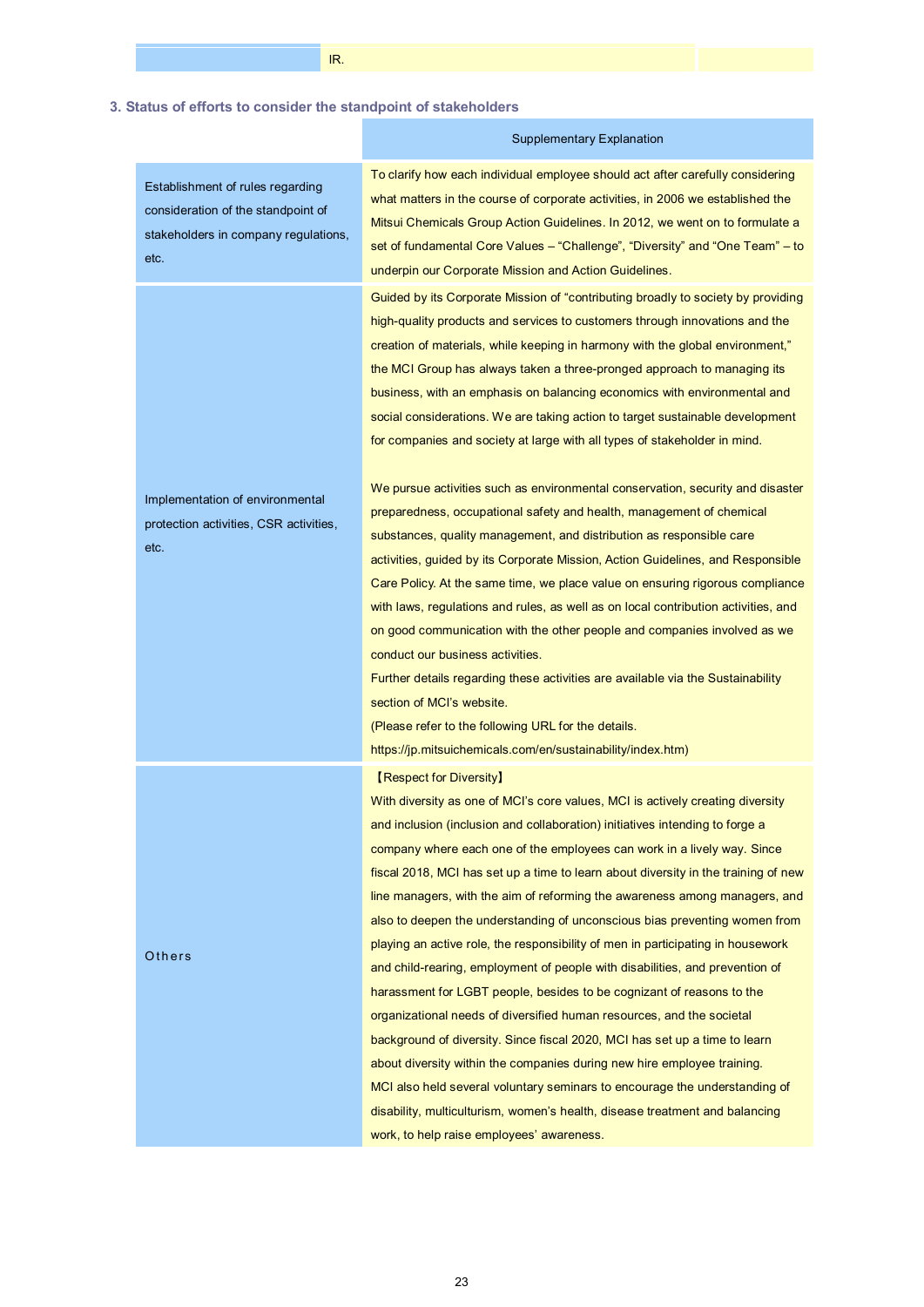## **1. Basic philosophy and status of preparation of internal control systems**

- 1. System for ensuring that the execution of duties by directors and employees of MCI and its subsidiaries complies with laws and regulations, and the articles of incorporation
- (1) Directors of MCI and its subsidiaries who are responsible for business execution must, in accordance with the regulations stipulated by the Board of Directors of the respective company, obtain approval by the Board of Directors for the execution of important business. The directors responsible for business execution report to the directors and corporate auditors regarding significant facts pertaining to important and other business they executed, by means of reports submitted to the Board of Directors or other means. This reporting obligation includes actual or possible violations of laws and regulations or the articles of incorporation, as well as actual or potential damages that have occurred or may occur, which the directors recognized in the course of business execution.
- (2) The Management Committee is established at MCI as an organ for deliberating matters that require advance deliberation and important matters relating to business execution that should be presented to the Board of Directors in order to build a system that permits appropriate and efficient decision-making. The Management Committee meetings are attended by corporate auditors, who may offer their opinions as necessary on the matters under discussion.
- (3) The Internal Control Division is established as an internal unit of MCI. The Internal Control Division performs audits on the status of legal compliance, etc., relating to accounting practices and business operations of MCI and its subsidiaries, based on the annual audit plans deliberated and decided on in advance by the Management Committee, and reports audit findings to the Management Committee.
- (4) Training programs for compliance with laws and regulations and rules are implemented in forms, such as e-learning and training by employee level, for employees of MCI and its subsidiaries.
- (5) In an effort to ensure full compliance with laws and regulations and rules, key points regarding matters to which employees of MCI and its subsidiaries must pay particularly close attention from a legal compliance standpoint during performance of their duties are compiled in a guidebook, which is publicized to all employees.
- (6) MCI and its subsidiaries shall be resolutely opposed to and avoid any form of contact with antisocial individuals and organizations. In the event of an unreasonable request or other such action, the departments concerned shall work together to implement an organizational response, remaining in close communication with the police and other external bodies concerned. Antisocial individuals and organizations shall not be afforded favors or benefits under any circumstances. The policy for responding to antisocial forces shall be clearly defined in a manual, etc., and be made widely known.

#### 2. System related to storage and management of data relating to the execution of duties by directors

In accordance with regulations stipulated by the Board of Directors and other company regulations, data relating to the execution of duties by directors are compiled, stored and managed in either printed or electronic format at MCI, thereby ensuring directors' access to such data.

- 3. Regulations and other systems relating to management of the risk of loss of MCI and its subsidiaries
- (1) In accordance with the Group Risk Management System, MCI steadily implements the PDCA cycle for managing risks in line operations, for which the President ultimately bears responsibility, and adopts a system for preventing common risks for MCI and its subsidiaries, on a daily basis in an attempt to promote early risk identification and prevent risk actualization. Based on Risk Management Regulations, MCI establishes the Risk & Compliance Committee, chaired by the director in charge, to deliberate risk management policies of MCI and its subsidiaries and to maintain and operate risk management systems.
- (2) MCI shall put in place the necessary framework to respond quickly and effectively to any anticipated risk that may seriously affect MCI and its subsidiaries if it were to materialize, and shall formulate a Business Continuity Plan (BCP) for MCI and its major subsidiaries to ensure that MCI and its major subsidiaries are able to fulfill supply obligations to their customers.
- (3) MCI and its major subsidiaries shall analyze their risk management status respectively. The responsible division of MCI shall receive reports on risk management from subsidiaries and manage the progress of responses taken by the subsidiaries. In addition, the Internal Control Division audits the status of risk management at subsidiaries.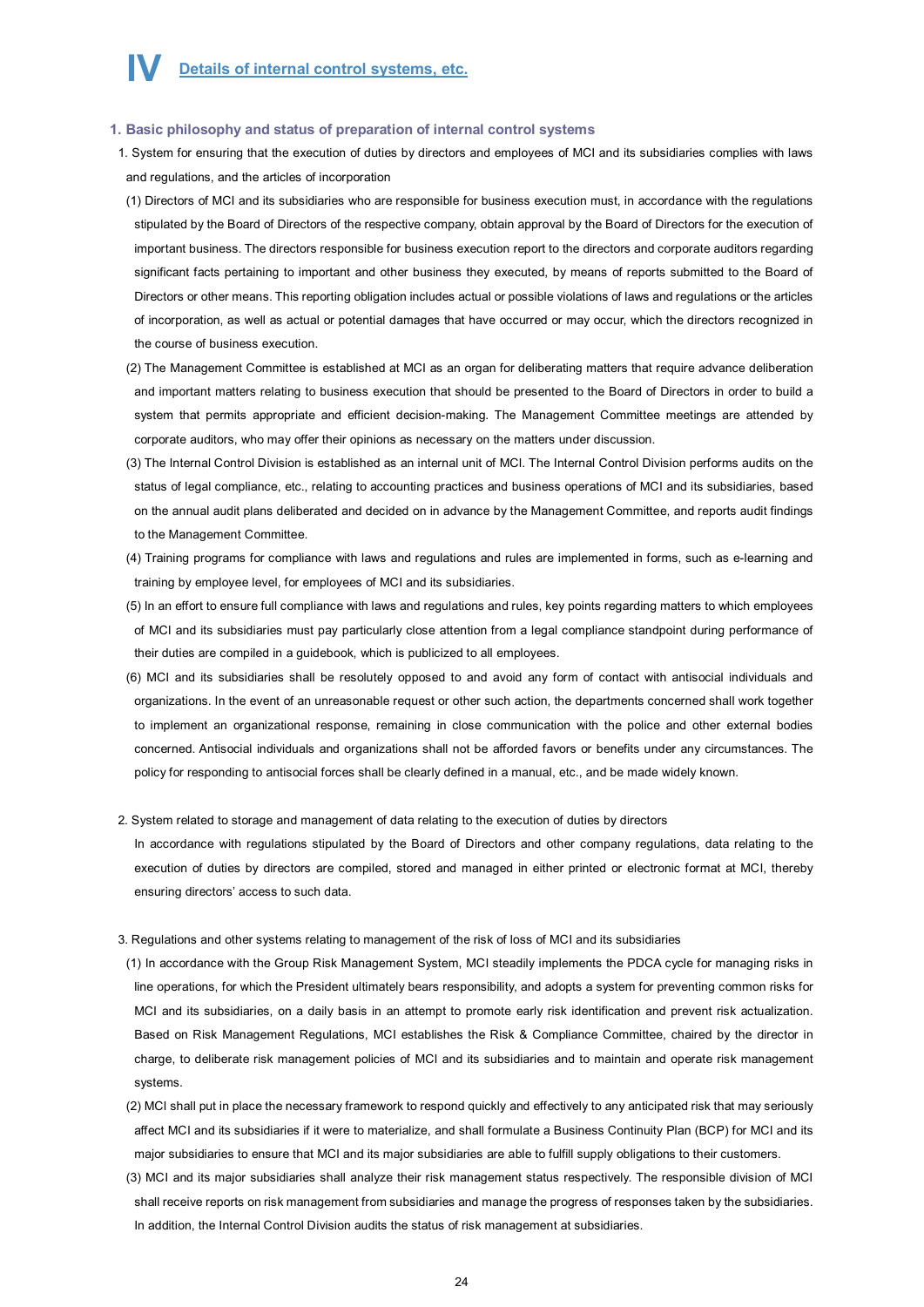- (4) In the event of any incident that could seriously affect MCI and its subsidiaries, MCI shall immediately establish an Emergency Taskforce, overseen by the President or suitable person appointed by the President, in accordance with the Crisis Management Regulations. All departments concerned shall work together, as instructed by the Emergency Taskforce, and take steps quickly and effectively to ensure human safety and minimize risks. Subsidiaries shall also take appropriate response, including collaborating with MCI, in accordance with the Crisis Management Regulations of MCI or the regulations of each subsidiary.
- (5) A system is put in place to enable employees of MCI and its subsidiaries as well as business partners, including suppliers and plant supporting companies, to call the "Risk Hotline," a contact window for reporting and seeking consultation on risk information. MCI publicizes the existence of the Risk Hotline to its employees (including persons assigned to subsidiaries on secondment) and encourages use of the function by introducing the Hotline at regular risk management education programs and by posting about the Hotline on the internal network system and the official website of MCI.
- 4. System for ensuring efficient execution of duties by directors of MCI and its subsidiaries
- (1) MCI and its subsidiaries employ a system that ensures that directors execute their duties appropriately and efficiently in accordance with the scope of their authority and the decision-making rules set forth in regulations stipulated by the Board of Directors and other company regulations. The Board of Directors is responsible for making decisions on important management-related matters and monitoring each director's business execution.
- (2) MCI adopts an executive officer system to clarify roles concerning management supervision and business execution. Under this system, the Board of Directors supervises management and determines a company-wide strategy. To prevent these functions from diverging from actual business management practices, the Board is staffed with executive directors.
- (3) MCI clearly defines the delegation of authority and decision-making procedures of MCI and its subsidiaries in regard to matters concerning subsidiaries under "the Authorization Regulations" and other company regulations.
- 5. System for reporting to MCI matters relating to the execution of duties by directors of subsidiaries and system for ensuring appropriate operations in the corporate group consisting of MCI and its subsidiaries
- (1) In order to ensure sound and smooth operations at MCI and its subsidiaries, MCI defines matters that require subsidiaries to obtain approval in advance from MCI and decision-making procedures concerning other matters in "the Regulations on Management of Subsidiaries and Affiliates" and other company regulations. Major subsidiaries are also required to establish company regulations in consideration of the content of MCI's Regulations on Management of Subsidiaries and Affiliates. In addition, the Internal Control Division audits the status of such establishment by subsidiaries.

Moreover, MCI establishes and applies the "Mitsui Chemicals Group Global Policy Platform" (M-GRIP) from 2020. M-GRIP is the foundation designed to deploy policies, measures, matters to be complied with, etc. related to decision-making, personnel, accounting, purchasing, logistics, etc. to subsidiaries from the perspective of risk management and business support. The functional departments of MCI establish each global policy and support their deployment to subsidiaries, and subsidiaries accept these global policies and carry out duties under their observance.

- (2) MCI establishes supervisory divisions in charge of each subsidiary's operational management. In order to maintain adequate management of the subsidiaries, the supervisory divisions take extensive steps to inform the subsidiaries of which they are in charge about MCI's management policies and the division's management strategies, and to grasp the relevant subsidiaries' operational statuses properly.
- (3) Corporate auditors are dispatched to major subsidiaries to conduct audits on the subsidiaries. In addition, MCI's Internal Control Division performs periodic audits to confirm that the subsidiaries are ensuring legal compliance, performing risk management and conducting their respective business operations in an appropriate manner. Based on the finding of these audits, the corporate auditors of MCI conduct their own investigation as needed.
- 6. Matters relating to employees concerned in cases where corporate auditors request to appoint employees who are to assist corporate auditors in their duties

Employees with specialized legal and accounting knowledge who report directly to corporate auditors are appointed at MCI on a full time basis to assist the corporate auditors in their duties.

7. Items relating to independence from directors of employees assisting corporate auditors and the effectiveness of instructions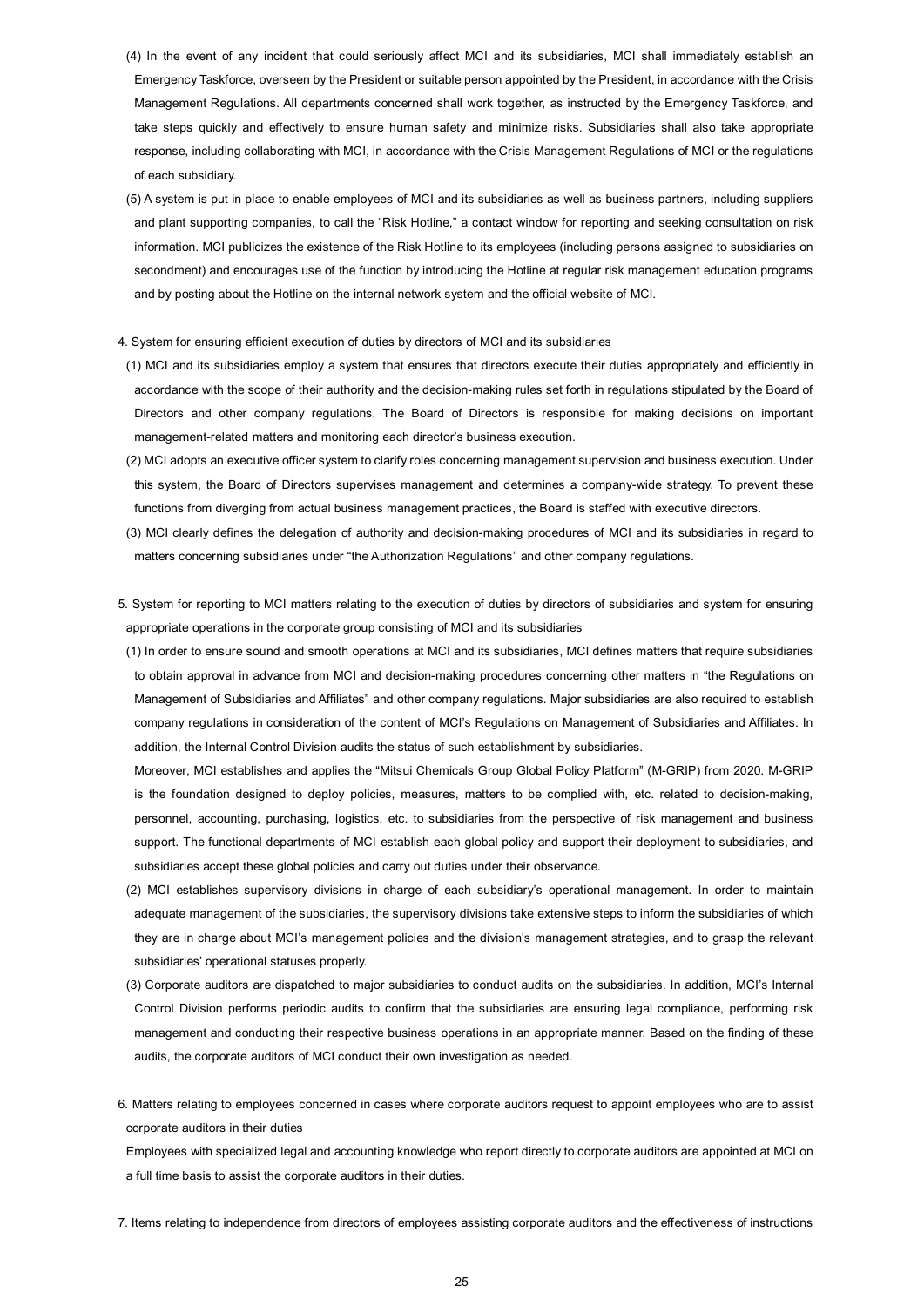#### provided to the employees concerned

Employees assisting corporate auditors to perform their duties under the auspices and direction of the corporate auditors. MCI adopts a system under which the intentions of corporate auditors are reflected on the assignment, transfer and performance evaluation of the employees concerned.

- 8. System enabling directors and employees of MCI and its subsidiaries to report matters to corporate auditors of MCI and other systems relating to reports made to corporate auditors
- (1) In accordance with regulations governing audits by corporate auditors and other company regulations, directors and employees of MCI and its subsidiaries report to MCI's corporate auditors on items, including matters for which the corporate auditors of MCI asked for reports, internal audit findings by internal audit divisions, important risk information, and information pertaining to risks that could significantly impact the Mitsui Chemicals Group. In addition, information reported by employees of MCI and its subsidiaries and business partners, including suppliers and plant supporting companies, via the Risk Hotline is also reported to the corporate auditors of MCI immediately or as necessary.
- (2) The corporate auditors of MCI receive explanations on the annual audit plan from the accounting corporate auditor, confirm the plan and receive reports on subsequent audit findings.
- (3) Audit findings of the corporate auditors of subsidiaries are reported to the corporate auditors of MCI as needed. In addition, the corporate auditors of MCI and those of subsidiaries exchange information whenever necessary.
- 9. System for ensuring that whistleblowers do not receive disadvantageous treatment for reporting matters to corporate auditors MCI shall not engage in disadvantageous treatment (including dismissal, demotion, salary reduction, transfer of assignment and other personnel action, and all other retaliatory measures) of any whistleblowers for reporting matters to corporate auditors. MCI will inform its subsidiaries of this policy and encourage them to adopt similar policies.
- 10. Procedures for advance payment or reimbursement of expenses arising with respect to the execution of duties by corporate auditors and other items relating to the policy concerning the treatment of expenses or liabilities arising with regard to the execution of duties by corporate auditors

If corporate auditors claim advance payment, etc., of expenses to MCI with regard to the execution of duties by the corporate auditors, MCI shall promptly process the expenses or liabilities, except in cases where it recognizes that the expenses or liabilities relating to the claim are not required for the execution of duties by the corporate auditors.

- 11. Other systems for ensuring the effectiveness of audits performed by corporate auditors
- (1) The corporate auditors of MCI attend meetings of the Board of Directors and other important company meetings, and create opportunities to exchange opinions with the President and other officers on a regular basis.
- (2) The corporate auditors of MCI receive and confirm documents detailing final decisions by executive directors, and the minutes of important company meetings.
- (3) The corporate auditors of MCI also exchange opinions with accounting corporate auditors and the Internal Control Division regarding annual audit plans and audit results, and coordinate with one another on other matters, while ensuring that their respective auditing activities remain independent.
- \* Each of the systems in 1, 3, 4, 5, 8 and 9 above applies mutatis mutandis to not only subsidiaries but also to affiliated companies accounted for by the equity method, to the extent possible and appropriate.

# **2. The basic philosophy and status of preparation for elimination of any form of organized criminal activity**

1. Basic philosophy for elimination of any form of organized criminal activity

In February 2006, MCI established the "Mitsui Chemicals Group Action Guidelines," the first of which states that "We will give priority to compliance with laws and regulations over pursuit of any profit."

From the perspective of compliance with applicable laws and regulations, a basic premise for corporate survival, MCI has put together the Compliance Guidebook, which covers key points regarding matters to which employees must pay particularly close attention during performance of their duties, and distributed this Guidebook to all its employees.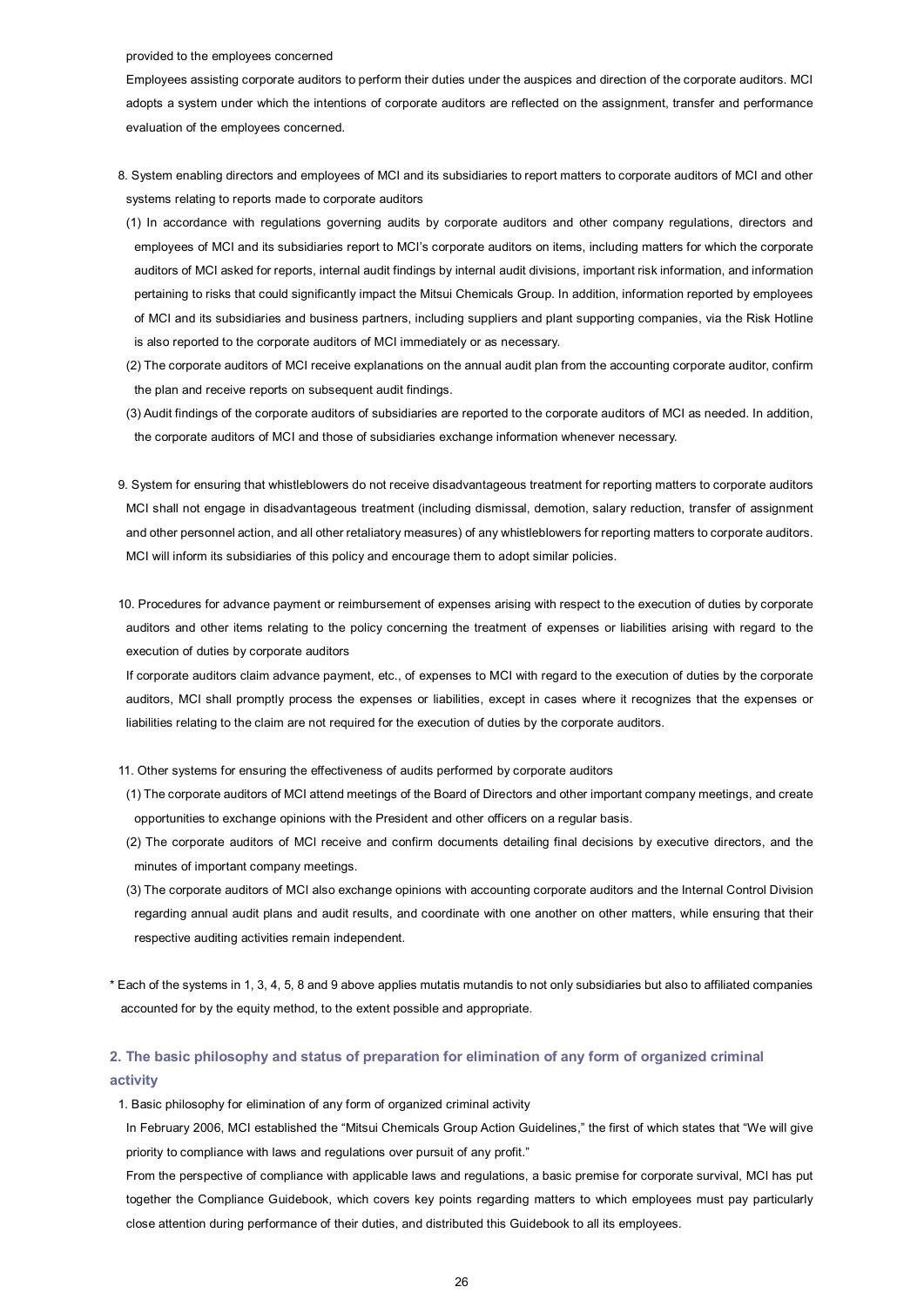The Guidebook states that MCI's employees must deal with organized crime groups with a sense of resolve, and refrain from entering into any relationship with such groups. The Guidebook also informs what employees should do if ever approached by organized crime groups and how to consult relevant general affairs departments with respect to such approaches made.

## 2. Status of preparation for elimination of any form of organized criminal activity

(1) Establishment of response coordination departments

 Relevant general affairs departments shall take charge of response coordination. These departments are supporting measures for terminating relationships with organized crime groups.

(2) Ties to outside specialists

 The aforementioned response coordination departments shall communicate regularly with attorneys, the police and other external specialist organizations for building relationships of close cooperation.

(3) Collection and management of information regarding organized crime groups

 The aforementioned response coordination departments shall periodically exchange information on organized crime groups with attorneys, the police and other external specialist organizations, and manage and store information gained through such exchanges in a centralized manner. Such information shall be provided to relevant departments as a reminder of the potential threat such groups pose.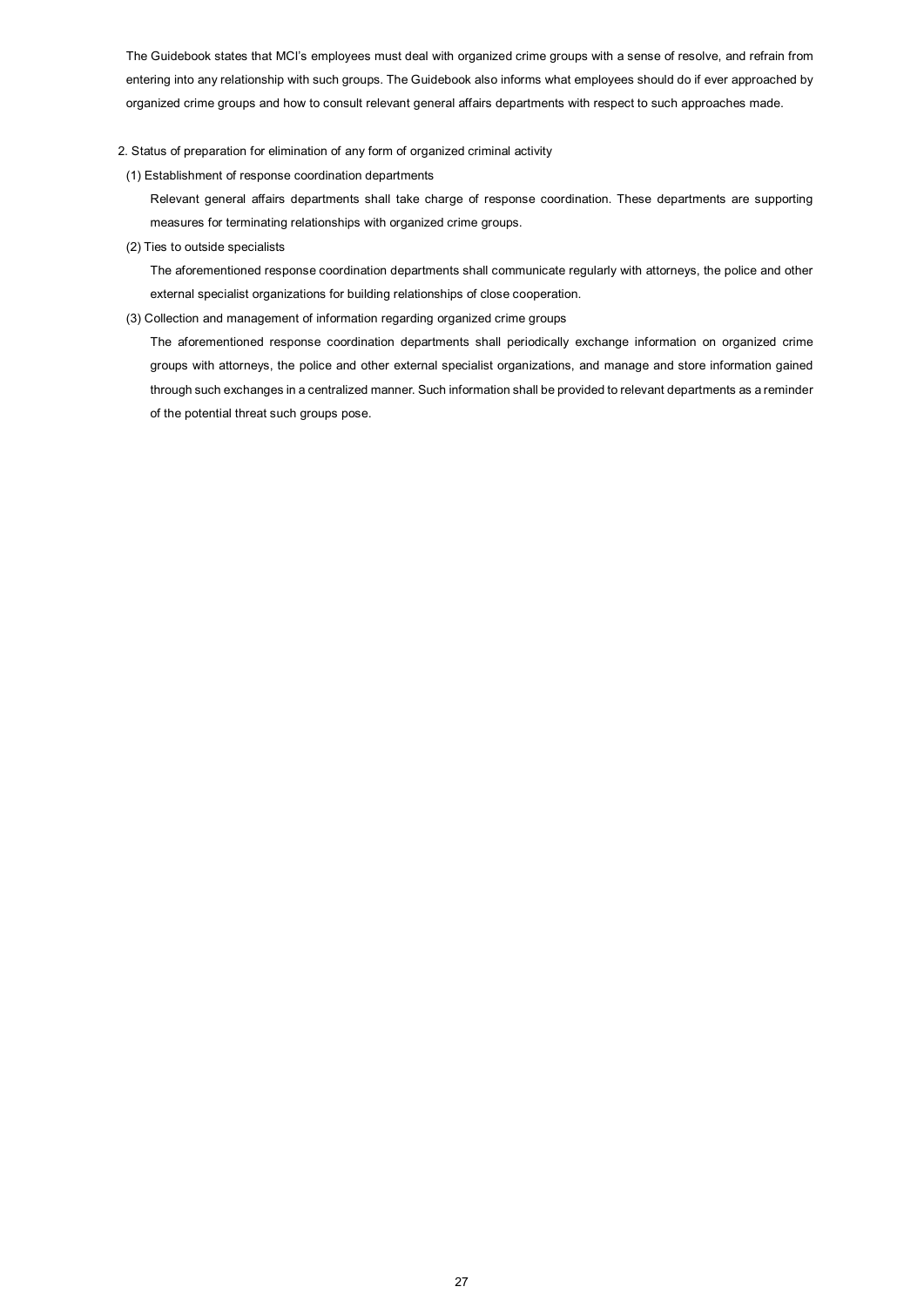

## **1. Matters Regarding Takeover Defense Measures**

| Takeover defense measures              | <b>No</b> |
|----------------------------------------|-----------|
|                                        |           |
| Supplementary explanation of the above |           |

#### **2. Other Corporate Governance System, etc.**

#### 1. Pattern diagram

As shown in the attachment.

2. Outline of timely disclosure

The status of internal framework concerning timely disclosure of MCI's company information is as follows:

- (1) MCI has appointed the general manager of the Corporate Administration & Legal Division as "Information Handling Officer" and provides timely disclosure under the following framework, depending on corporate information.
	- 1) Decisions made
	- a. Each general manager shall inform the general manager of the Corporate Administration & Legal Division of information that may become a decision made in advance;
	- b. The general manager of the Corporate Administration & Legal Division shall escalate any matter falling under decisions made to the Board of Directors in accordance with "the Rules For Meetings of the Board of Directors" as a proposal following reviews on the information by the director in charge of Corporate Administration & Legal Division and the president.
	- c. The general manager of the Corporate Administration & Legal Division shall provide timely disclosure immediately after resolution on the items above made by the Board of Directors.

With regard to any decision made at a subsidiary that is subject to timely disclosure by MCI, the general manager of the Corporate Administration & Legal Division shall be notified in advance through each general manager supervising the subsidiary, and provide timely disclosure immediately after a decision is made by an organization of the company.

- 2) Events and facts
- a. Each general manager will, when obtaining information that may fall under events or facts (including those concerning subsidiaries), immediately contact the president, the director in charge of Corporate Administration & Legal Division, the general manager of the Corporate Administration & Legal Division and other in accordance with the corporate rules including "Risk Management Rules" (measures to prevent an accident or an incident are prescribed), "Crisis Management Rules" (emergency measures after an accident or an incident has occurred are prescribed), "Rules for administration of insider trading" (standards for management of insider information are prescribed).
- b. The general manager of the Corporate Administration & Legal Division will immediately report any matter falling under events or facts of the information obtained to the director in charge of Corporate Administration & Legal Division and the president and provide timely disclosure.
- 3) Financial Information
- a. The general manager of the Finance & Accounting Division will draft financial information (including revisions to the results outlook) and contact the general manager of the Corporate Administration & Legal Division after being reviewed by the director in charge of the Finance & Accounting and the president.
- b. The general manager of the Corporate Administration & Legal Division will submit the proposal to the Board of Directors in accordance with provisions of "the Rules For Meetings of the Board of Directors".
- c. The general manager of the Corporate Administration & Legal Division will provide timely disclosure immediately after